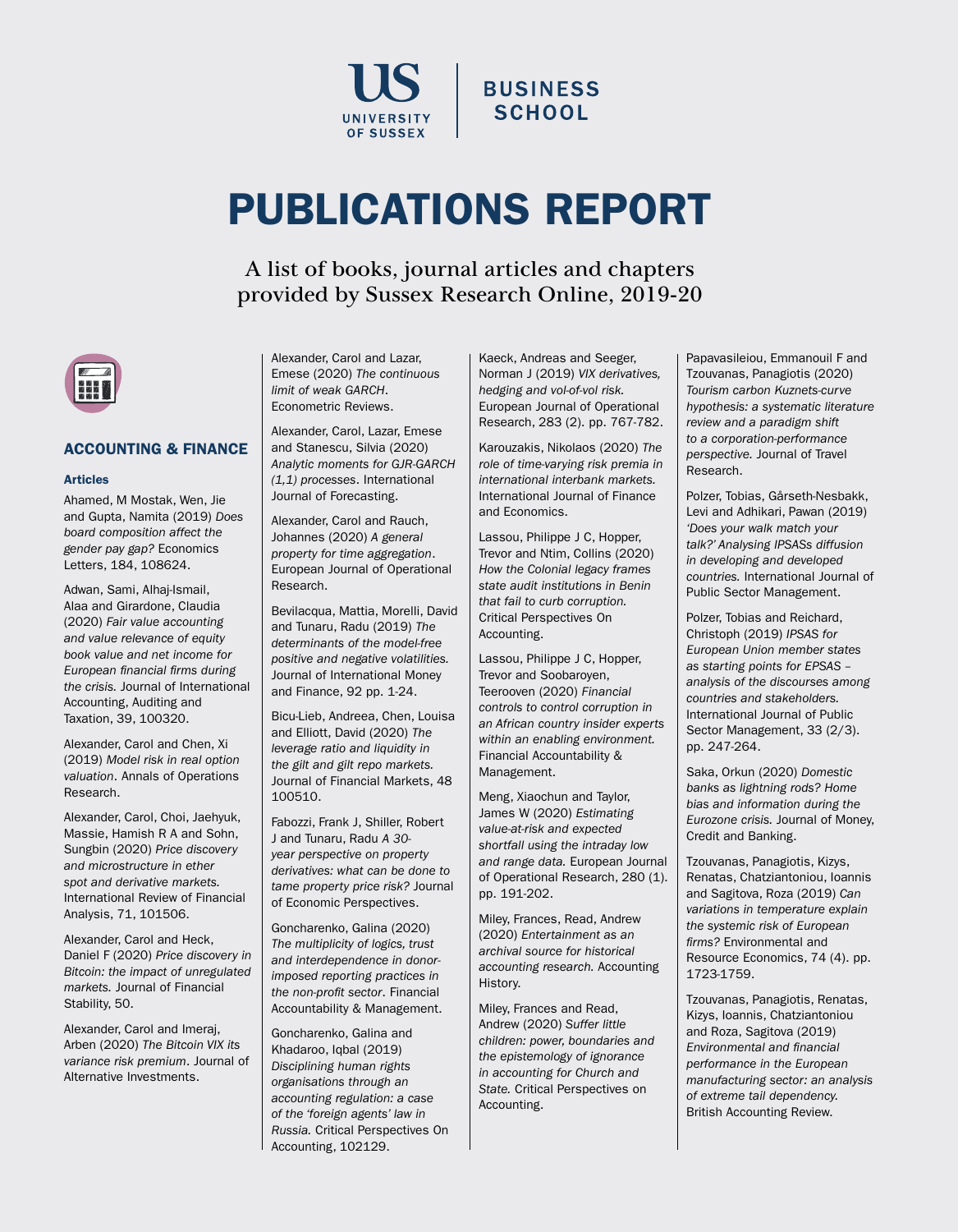Tzouvanas, Panagiotis, Kizys, Renatas, Chatziantoniou, Ioannis and Sagitova, Roza (2020) *Environmental disclosure and idiosyncratic risk in the European manufacturing sector.* Energy Economics.

Tzouvanas, Panagiotis, Kizys, Renatas and Tsend-Ayush, Bayasgalan (2019) Momentum trading in cryptocurrencies: shortterm returns and diversification benefits. Economics Letters.

#### Books

Martelli, Angelo, Campos, Nauro F, Ganslmeier, Michael, Ji, Yuemei and Saka, Orkun (2020) *On the complementarity between labour market regulation and tax reforms in the European Union.* Editor(s): Campos, Nauro F, De Grauwe, Paul, Ji, Yuemei, Economic growth and structural reforms in Europe. Cambridge University Press, Cambridge.

Polzer, Tobias (2019) *Budgetreformen [budgeting reforms].* Editor(s): Veit, Sylvia, Reichard, Christoph, Wewer, Göttrik Handbuch zur Verwaltungsreform. Springer, Wiesbaden pp. 1-11.

Polzer, Tobias, Grossi, Giuseppe and Reichard, Christoph (2020) *The harmonization of publicsector accounting and diffusion of IPSAS.* Editor(s): Gomes, Patricia, Brusca, Isabel, The challenge of international public sector accounting standards adoption: the experience of the Iberian peninsula as a front runner. Palgrave, London.

Polzer, Tobias, Reichard, Christoph and Grossi, Giuseppe (2020) *Organization of the IPSASB, conceptual framework and claimed benefits and criticisms of IPSASs*. Editor(s): Gomes, Patricia, Brusca, Isabel, The challenge of international public sector accounting standards adoption: the experience of the Iberian peninsula as a front runner. Palgrave, London.

Saka, Orkun and Bircan, Çagatay (2019) *Elections and economic cycles: what can we learn from the recent Turkish experience?* Editor(s): Diwan, Ishac, Malik, Adeel, Atiyas, Izak, Crony capitalism in the Middle East. Oxford University Press, Oxford.

Saka, Orkun, Campos, Nauro F, De Grauwe, Paul, Ganslmeier, Michael, Ji, Yuemei and Martelli, Angelo (2020) *Structural reforms in Europe: lessons from early experiences.* Editor(s): Campos, Nauro F, De Grauwe, Paul, Ji, Yuemei, Economic growth and structural reforms in Europe. Cambridge University Press, Cambridge.

Saka, Orkun, Campos, Nauro F, De Grauwe, Paul, Ji, Yuemei and Martelli, Angelo (2020) *Financial crises and liberalization: progress or reversals?* Editor(s): Campos, Nauro F, De Grauwe, Paul, Ji, Yuemei, Economic growth and structural reforms in Europe. Cambridge University Press, Cambridge.

Verma, Shraddha and Krishnan, Sarada Rajeswari (2019) *IFRS in India in the context of developing the profession.* Editor(s): Weetman, Pauline, Tsalavoutas, Ioannis, The Routledge companion to accounting in emerging economies. Routledge, London.

Vu, Anh Nguyet (2019) *On the impact of quantitative easing on credit standards and systemic risk: the Japanese experience.* Economics Letters.

#### Doctoral theses

Al Jabr, Njod (2020) *Working anytime/anywhere: an exploration of connectivity management practices in the Saudi academic context*.

Han, Yang (2019) *New methods for multivariate distribution forecasting.*

Hoebelt, Johannes (2019) *Bank stress tests: implications on accounting discretion, transparency and market discipline.*

Ishak, Nor Syahidah Binti (2020) *Demand for takaful and microtakaful in Malaysia.*

Smith, Susan (2020) *The governance and accountability of professional accountancy bodies a case study of the Council of the Institute of Chartered Accountants in England and Wales.*

Wang, Zhicheng (2020) *Analysis of insurance companies' performance capital structure and soundness: evidence from the U.K. market.*

Xu, Bingrun (2019) *The impact of corporate governance and managerial attributes on mutual funds' risk-taking, return and market share.*

#### Project Reports and Working Papers

Deshingkar, Priya, Litchfield, Julie and Ting, Wen-Ching (2019) *Capitalising Human Mobility for Poverty Alleviation and Inclusive Development in Myanmar (CHIME)*. IOM Myanmar, Myanmar.

Goncharenko, Galina (2019) *#MeToo: a journey towards a harassment-free workplace.* University of Sussex Business School.



# **ECONOMICS**

#### Articles

Bakker, Gerben, Crafts, Nicholas and Woltjer, Pieter (2019) *The sources of growth in a technologically progressive economy: the United States, 1899-1941*. Economic Journal, 129 (622). pp. 2267-2294.

Behrens, Kristian, Mion, Giordano, Murata, Yasusada and Suedekum, Jens (2020) *Quantifying the gap between equilibrium and optimum under monopolistic competition.* The Quarterly Journal of Economics.

Bhattacharyya, Sambit and Mamo, Nemera (2019) *Natural resources and conflict in Africa: what do the data show?* Economic Development and Cultural Change.

Bhattacharyya, Sambit and Keller, Michael (2020) *Resource discovery and the political fortunes of national leaders.* Economica.

Chari, A V, Liu, E M, Wang, Shing-Yi, Wang and Yongxiang (2020) *Property rights, land misallocation and agricultural efficiency in China.* Review of Economic Studies.

Cook, Nikolai and Heyes, Anthony (2020) *Brain freeze: outdoor cold and indoor cognitive performance.* Journal of Environmental Economics and Management.

Crafts, Nicholas and Mills, Terence C (2020) *Is the UK productivity slowdown unprecedented?* National Institute Economic Review, 251, pp. R47-R53.

Crafts, Nicholas and Mills, Terence C (2020) *Sooner than you think: the pre-1914 UK productivity slowdown was Victorian not Edwardian.* European Review of Economic History.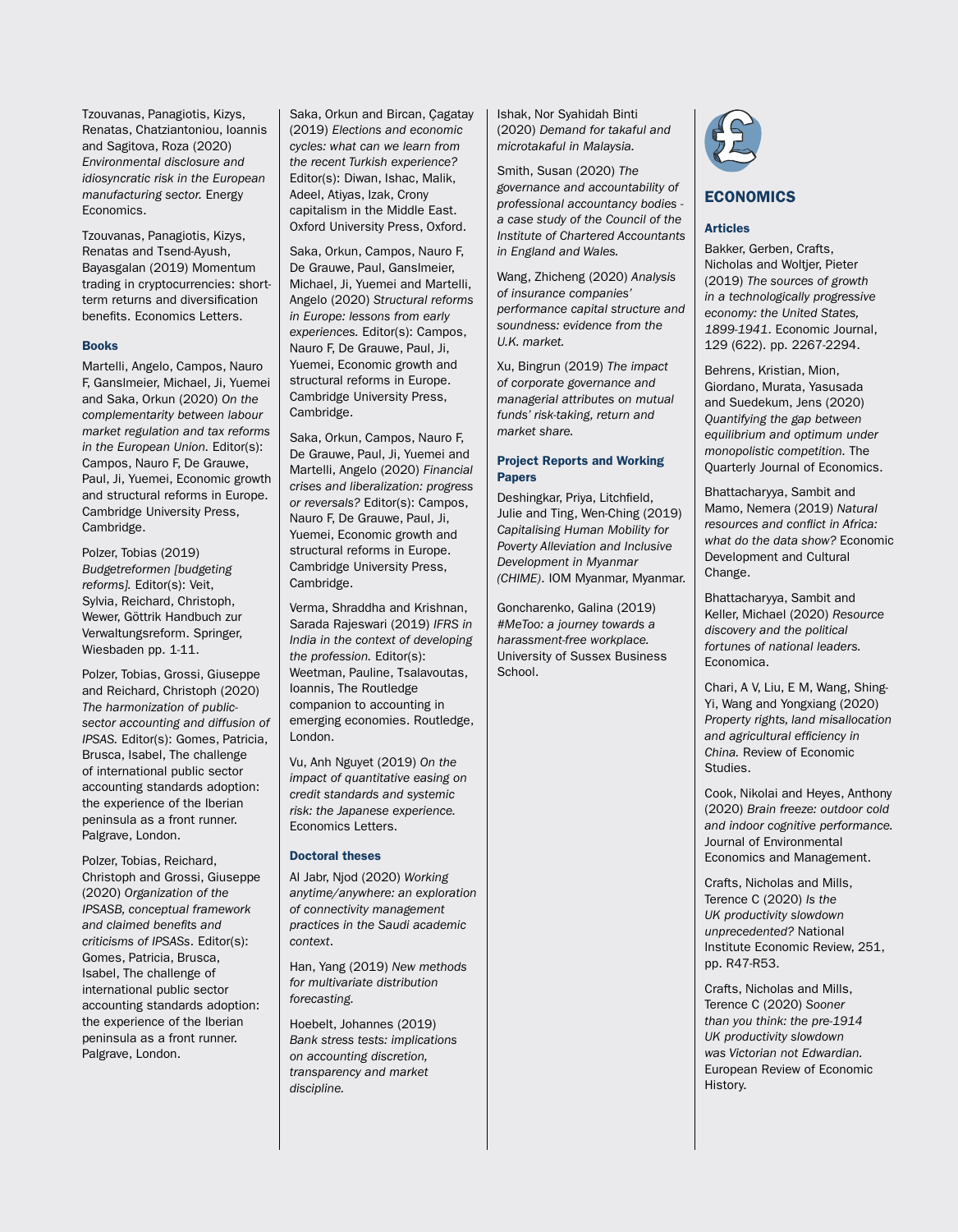Crafts, Nicholas (2019) *The sources of British economic growth since the industrial revolution: not the same old story.* Journal of Economic Surveys.

d'Este, Rocco (2020) *Breaking the crystal methamphetamine economy: illegal drugs, supplyside interventions and crime responses.* Economica.

d'Este, Rocco (2020). *The effects of stolen goods markets on crime: pawnshops, property theft, and the gold rush of the 2000s.* The Journal of Law & Economics.

Dardanoni, Valentino, Manzini, Paola, Mariotti, Marco and Tyson, Christopher J (2020) *Inferring cognitive heterogeneity from aggregate choices.* Econometrica, 88 (3). pp. 1269-1296.

Demuynck, Thomas and Potoms, Tom (2020) *Weakening transferable utility: the case of non-intersecting Pareto curves.* Journal of Economic Theory, 188.

De Rock, Bram, Potoms, Tom and Tommasi, Denni (2020) *Household responses to cash transfers.* Economic Development and Cultural Change, Economic Development and Cultural Change.

Dobbie, Will, Liberman, Andres, Paravisini, Daniel and Pathania, Vikram (2020) *Measuring bias in consumer lending*. Review of Economic Studies.

Dziewulski, Pawel (2020) *Just-noticeable difference as a behavioural foundation of the critical cost-efficiency index.* Journal of Economic Theory, 188.

Embrey, Matthew, Mengel, Friederike and Peeters, Ronald (2019) *Strategy revision opportunities and collusion.* Experimental Economics, 22 (4). pp. 834-856.

Fagernäs, Sonja and Pelkonen, Panu (2020) *Teachers, electoral cycles and learning in India.* Journal of Human Resources, 55 (2). pp. 699-732.

Farina, Egidio and Pathania, Vikram (2019) *Papal visits and abortions: evidence from Italy.* Journal of Population Economics.

Heyes, Anthony, Kapur, Sandeep, Kennedy, Peter W, Martin, Steve and Maxwell, John W (2020) *But what does it mean? Competition between products carrying alternative green labels when consumers are active acquirers of information.* Journal of the Association of Environmental and Resource Economists, 7 (2).

Hounsome, Natalia, Kassahun, Meseret Molla, Ngari, Moses, Berkerley, James A, Kivaya, Esther, Njuguna, Patricia, Fegan, Greg, Tamiru, Abreham, Keelemework, Abebe, Amberbir, Tsige, and 5 others (2019) *Costeffectiveness and social outcomes of a community-based treatment for podoconiosis lymphoedema in the East Gojjam zone, Ethiopia.* PLoS Neglected Tropical Diseases, 13 (10).

Liberman, Andres, Paravisini, Daniel and Pathania, Vikram *High-cost debt and perceived creditworthiness: evidence from the UK.* Journal of Financial Economics.

Lydgate, Emily and Winters, L Alan (2019) *Deep and not comprehensive? What the WTO rules permit for a UK-EU FTA*, World Trade Review, 18 (3). pp. 451-479.

Maertens, Annemie and Chari, A V (2020) *What's your child worth? An analysis of expected dowry payments in rural India*. World Development, 130.

Maertens, Annemie, Michelson, Hope and Nourani, Vesall (2020) *How do farmers learn from extension services? Evidence from Malawi.* American Journal of Agricultural Economics.

Manzini, Paola, Mariotti, Marco and Ülkü, Levent (2019) *Stochastic complementarity*. Economic Journal, 129 (619). pp. 1343-1363.

Reilly, Barry and Gorana, Krstic (2019) *Shadow economy - is an enterprise survey a preferable approach?* Panoeconomicus, 66 (5), pp. 589-610.

Rossi-Hansberg, Esteban, Caliendo, Lorenzo, Mion, Giordano and Opromolla, Luca David (2020) *Productivity and organization in Portuguese firms*. Journal of Political Economy.

Saha, Amrita (2019) *Join hands or walk alone? Evidence on lobbying for trade policy in India*. Economics & Politics.

Tol, Richard (2020) *Decarbonising the world economy: implications for energy and the economy.* Nature Energy.

Tol, Richard S J (2020) *Selfish bureaucrats and policy heterogeneity in Nordhaus' DICE*. Climate Change Economics.

Tol, Richard (2020) *The distributional impact of climate change.* Annals of the New York Academy of Sciences.

#### Book sections

Maertens, Annemie (2019) *Does education pay off? Subjective expectations on education in rural India.* Editor(s): Ramachandran, Vimala, Jandhayla, Kameshwari, Gender and education: essays from economic and political weekly. Orient Black Swan, India, pp. 304-318.

Meier Zu Selhausen, Felix (2019) *Missions, education and conversion in Colonial Africa.*  Editor(s): Mitch, David, Cappelli, Gabriele, Globalization and the rise of mass education. Palgrave Macmillan, pp. 25-59.

#### Doctoral theses

Bencsik, Anna (2020) *Essays on the economics of mental health and well-being.*

Crawfurd, Lee (2019) *Essays on the economics of education in developing countries.*

Dalgic, Basak (2019) *Essays in international trade and firm behavior.*

Go, Eugenia (2020) T*rade implications of transport cost in the Philippines.*

Schoch, Marta (2020) *Essays on political economy, inequality and development.*

Schwarz, Antonia (2020) *Three essays in environmental economics.*

#### Books

Bhattacharyya, Sambit *A history of global capitalism: feuding elites and imperial expansion*. Springer Nature, Switzerland.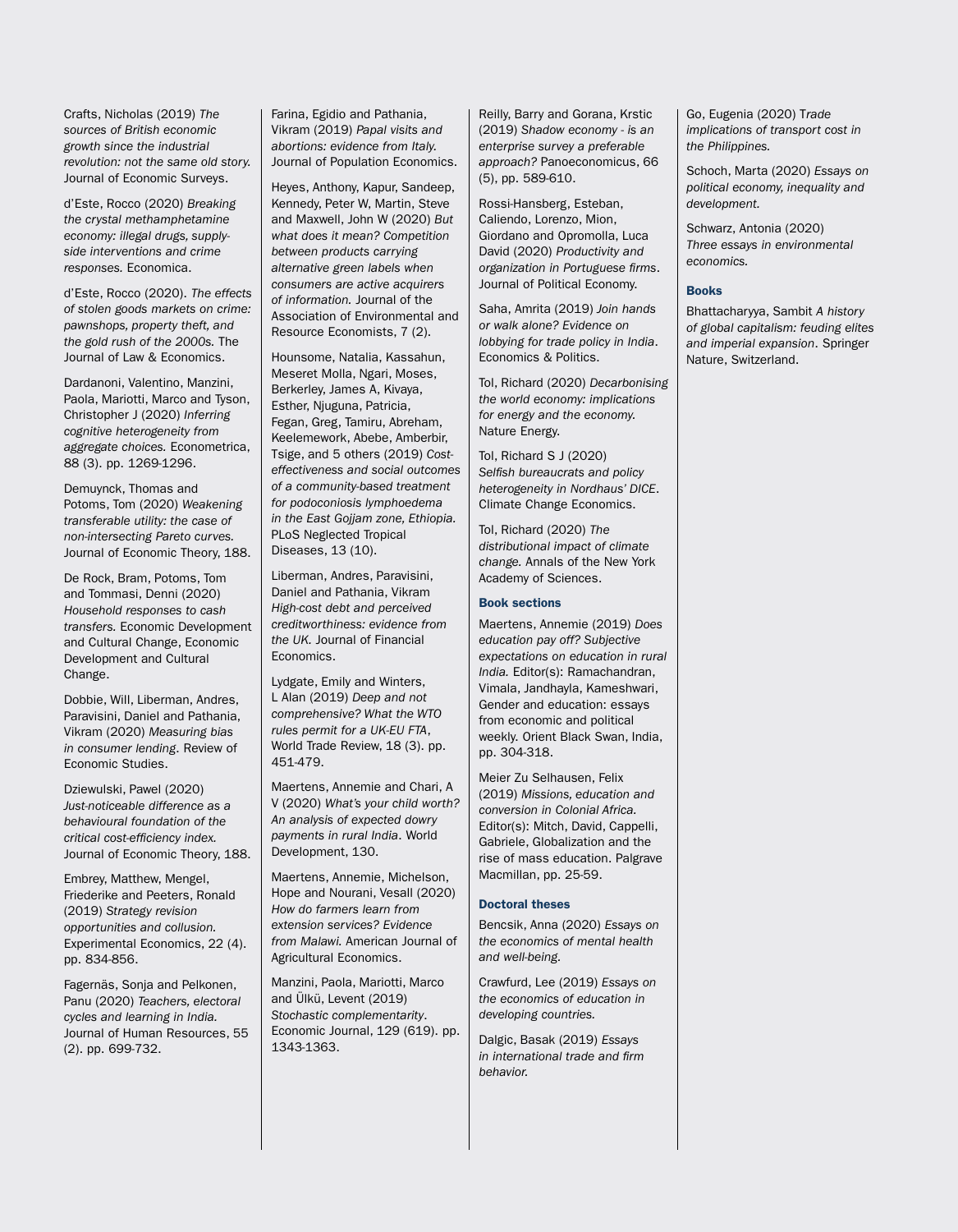

# MANAGEMENT

#### Articles

Adesanya, Ayotunde, Yang, Biao, Bin Iqdara, Farok Wanes and Yang, Ying (2020) *Improving sustainability performance through supplier relationship management in the tobacco industry.* Supply Chain Management, 25 (4). pp. 413- 426.

Antonopoulou, Katerina and Begkos, Christos (2020) *Strategizing for digital innovations: value propositions for transcending market boundaries.* Technological Forecasting and Social Change, 156.

Aslam, Haris, Blome, Constantin, Roscoe, Samuel and Azhar, Tashfeen Mehmood (2020) *Determining the antecedents of dynamic supply chain capabilities.* Supply Chain Management.

Azadegan, Arash, Abbas Syed, Tahir, Blome, Constantin and Tajeddini, Kayhan (2020) *Supply chain involvement in business continuity management: effects on reputational and operational damage containment from supply chain disruptions.* Supply Chain Management.

Begkos, Christos and Antonopoulou, Katerina (2020) *Measuring the unknown: evaluative practices and performance indicators for digital platforms.* Accounting, Auditing and Accountability Journal, 33 (3). pp. 588-619.

Campling, Liam, Harrison, James, Richardson, Ben, Smith, Adrian and Barbu, Mirela (2019) *South Korea's automotive labour regime, Hyundai Motors' global production network and trade-based integration with the European Union.* British Journal of Industrial Relations.

Chamakiotis, Petros, Boukis, Achilleas, Panteli, Niki and Papadopoulos, Athanasios (2020) *The role of temporal coordination for the fuzzy frontend of innovation in virtual teams.* International Journal of Information Management, 50 pp. 182-190.

Chung, Chul, Brewster, Chris and Bozkurt, Ödül (2020) *The liability of mimicry: Implementing "global human resource management standards" in United States and Indian subsidiaries of a South Korean multinational enterprise.* Human Resource Management.

Craig, Russell, Pelosi, Anthony and Tourish, Dennis (2020). *Research misconduct complaints and institutional logics: the case of Hans Eysenck and the British Psychological Society.* Journal of Health Psychology.

da Silva, Eliciane Maria, Ramos, Mayra Oliviera, Alexander, Anthony and Jabbour, Charbel Jose Chiappetta (2019). *A systematic review of empirical and normative decision analysis of risk in sustainability-related supplier risk management.* Journal of Cleaner Production.

Delabre, Izabela, Alexander, Anthony and Rodrigues, Camila (2019). *Strategies for tropical forest protection and sustainable supply chains: challenges and opportunities for alignment with the UN sustainable development goals.* Sustainability Science.

Delabre, Izabela, Boyd, Emily, Brockhaus, Maria, Carton, Wim, Krause, Torsten, Newell, Peter, Wong, Grace Y and Zelli, Fariborz (2020) *Unearthing the myths of global sustainable forest governance.* Global Sustainability, 3.

Delabre, Izabela and Okereke, Chukwumerije (2019) *Palm oil, power and participation: the political ecology of social impact assessment.* Environment and Planning E: Nature and Space.

Dornelles, André Z, Boyd, Emily, Nunes, Richard J, Asquith, Mike, Boonstra, Wiebren J, Delabre, Izabela, Denney, J Michael, Grimm, Volker, Jentsch, Anke, Nicholas, Kimberly A, and 6 others (2020) *Towards a bridging concept for undesirable resilience in social-ecological systems.* Global Sustainability, 3.

Dubey, Rameshwar, Gunasekaran, Angappa, Childe, Stephen J, Blome, Constantin and Papadopoulos, Thanos (2019) *Big data and predictive analytics and manufacturing performance: integrating institutional theory, resource-based view and big data culture.* British Journal of Management, 30 (2-3). pp. 341- 361.

Farrukh, Clare and Holgado, Maria (2020) *Integrating sustainable value thinking into technology forecasting: a configurable toolset for early stage technology assessment.* Technological Forecasting and Social Change, 158.

Foerstl, Kai, Kähkönen, Anni-Kaisa, Blome, Constantin and Göllner, Matthias (2020) *Supply market orientation: a dynamic capability of the purchasing and supply management function.* Journal of Purchasing and Supply Management.

Gunasekaran, Angappa, Subramanian, Nachiappan and Ngai, Wai Ting Eric (2019) *Quality management in the 21st century enterprises: research pathway towards industry 4.0.* International Journal of Production Economics, 207 pp. 125-129.

Gunesse, Saileshsingh and Subramanian, Nachiappan (2020) *Ambiguity and its coping mechanisms in supply chains: lessons from the COVID-19 pandemic and natural disasters.* International Journal of Operations and Production Management.

Harrison, James, Barbu, Mirela, Campling, Liam, Richardson, Ben and Smith, Adrian (2019) *Governing labour standards through free trade agreements: limits of the European Union's trade and sustainable development chapters.* Journal of Common Market Studies, 57 (2). pp. 260-277.

Henwood, Flis and Marent, Benjamin (2019) *Understanding digital health: productive tensions at the intersection of sociology of health and science and technology studies*. Sociology of Health & Illness, 41 (S1). pp. 1-15.

Hofman, Peter S, Blome, Constantin, Schleper, Martin C and Subramanian, Nachiappan (2020) *Supply chain collaboration and eco-innovations: an institutional perspective from China.* Business Strategy and the Environment.

Holgado, Maria (2019) *A systems engineering approach to performance-based maintenance services design.* Processes, 7 (2). pp. 59.

Holgado, Maria, Macchi, Marco and Evans, Stephen (2020) *Exploring the impacts and contributions of maintenance function for sustainable manufacturing.* International Journal of Production Research.

Huq, Fahian Anisul, Pawar, Kulwant S and Subramanian, Nachiappan (2020) *Disturbances to the supply chains of high-value manufacturing firms: comparison of the perceptions of product managers and supply chain managers.* International Journal of Production Research.

Iannacci, Federico, Fearon, Colm and Pole, Kristine (2020) *From acceptance to adaptive acceptance of social media policy change: a set-theoretic analysis of B2B SMEs.* Information Systems **Frontiers**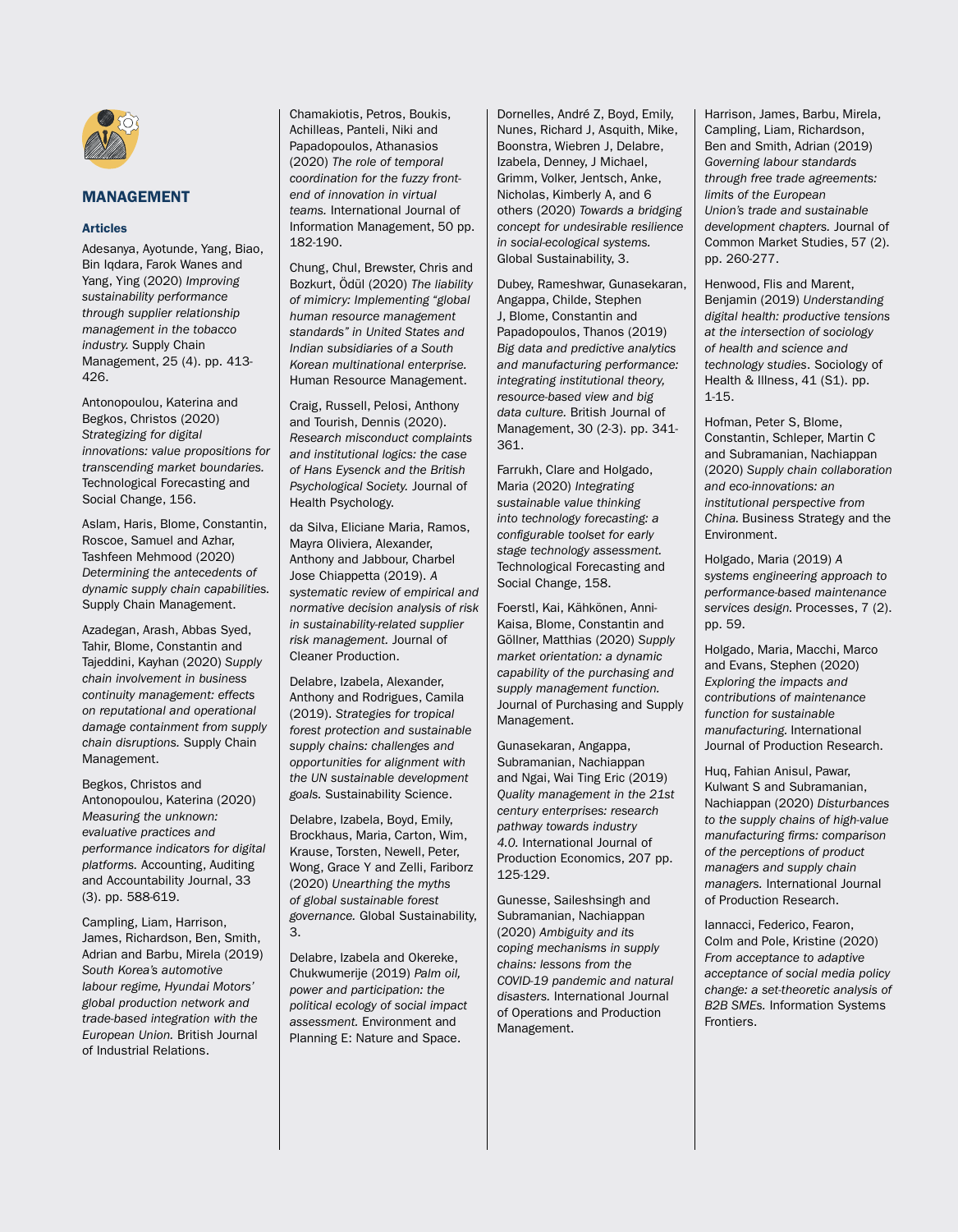Iannacci, Federico, Seepma, Aline Pietrix, de Blok, Carolien and Resca, Andrea (2019) *Reappraising maturity models in e-Government research: the trajectory-turning point theory.* Journal of Strategic Information Systems, 28 (3). pp. 310-329.

Idowu, Ayomikun and Elbanna, Amany (2020) *Digital platforms of work and the crafting of career path: the crowdworkers' perspective.* Information Systems Frontiers.

Jia, Fu, Blome, Constantin, Sun, Hui, Yang, Yang and Zhi, Bangdong (2020) *Towards an integrated conceptual framework of supply chain finance: an information processing perspective.* International Journal of Production Economics, 219 pp. 18-30.

Jiang, Yan, Jia, Fu, Blome, Constantin and Chen, Lujie (2019) *Achieving sustainability in global sourcing: towards a conceptual framework.* Supply Chain Management.

Kayikci, Yasanur, Subramanian, Nachiappan, Dora, Manoj and Singh Bhatia, Manjot (2020) *Food supply chain in the era of Industry 4.0: blockchain technology implementation opportunities and impediments from the perspective of people, process, performance and technology.* Production Planning and Control.

Kelly, Ciara M, Rofcanin, Yasin, Las Heras, Mireia, Ogbonnaya, Chidiebere, Marescaux, Elise and Bosch, María José (2019) *Seeking an "i-deal" balance: Schedule-flexibility i-deals as mediating mechanisms between supervisor emotional support and employee work and home performance.* Journal of Vocational Behavior, 118.

Kornelakis, Andreas and Petrakaki, Dimitra (2020) *Embedding employability skills in UK Higher Education: between digitalization and marketization.* Industry and Higher Education.

Luke, Michelle A, Carnelley, Katherine B and Sedikides, Constantine (2019) *Attachments in the workplace: how attachment security in the workplace benefits the organization.* European Journal of Social Psychology.

Minatogawa, Vinicius, Franco, Matheus, Durán, Orlando, Quadros, Ruy, Holgado, Maria and Batocchio, Antonio (2020) *Carving out new business models in a small company through contextual ambidexterity: the case of a sustainable company.*  Sustainability, 12 (6).

Moosmayer, Dirk C, Abdulrahman, Muhammad Dan-Asabe, Subramanian, Nachiappan and Bergkvist, Lars (2020) *Strategic and operational remanufacturing mental models: a study on Chinese automotive consumers buying choice.* International Journal of Operations and Production Management.

Moradlou, Hamid, Roscoe, Sam and Ghadge, Abhijeet (2020) *Buyer-supplier collaboration during emerging technology development.* Production Planning and Control.

Ogbonnaya, Chidiebere (2019) *When teamwork is good for employees – and when it isn't.* Harvard Business Review.

Ogbonnaya, Chidiebere and Babalola, Mayowa T (2020) *A closer look at how managerial support can help improve patient experience: insights from the UK's National Health Service.* Human Relations.

O'Reilly, Jacqueline, Grotti, Raffaele and Russell, Helen (2019) *Are some sectors more "youth friendly" than others? Employment regimes, sectors, and gender disparities in the Great Recession.* Human Resource Management Journal, 29 (3). pp. 490-508.

Roscoe, Samuel and Blome, Constantin (2019) *Understanding the emergence of redistributed manufacturing: an ambidexterity perspective.* Production Planning and Control, 30 (7). pp. 496-509.

Roscoe, Sam, Skipworth, Heather, Aktas, Emel and Habib, Farooq (2020) *Managing supply chain uncertainty arising from geopolitical disruptions: evidence from the pharmaceutical industry and Brexit.* International Journal of Operations and Production Management.

Roscoe, Samuel, Subramanian, Nachiappan, Prifti, Romina and Wu, Lin (2020) *Stakeholder engagement in a sustainable sales and operations planning process.* Business Strategy and the Environment.

Ruel, Salomée, Fritz, Morgane and Subramanian, Nachiappan (2020) *Gender diversity for sustainability management: developing a research agenda from a supply chain perspective*. Logistique & Management.

Russell, Craig, Cox, Adam, Tourish, Dennis and Thorpe, Alistair (2020) *Using retracted journal articles in psychology to understand research misconduct in the social sciences: What is to be done?* Research Policy, 49 (4).

Russell, Emma, Jackson, Thomas and Banks, Adrian (2019) *Classifying computermediated communication (CMC) interruptions at work using control as a key delineator.* Behaviour and Information Technology.

Russell, Emma, McDowall, Almuth and Hough, Lorraine (2020) *The fair and appropriate testing of disabled candidates using psychological testing.*  Assessment and Development Matters, 12 (2). pp. 29-37.

Russell, Emma and Woods, Stephen A (2019) *Personality differences as predictors of action-goal relationships in work-email activity.* Computers in Human Behavior, 103 pp. 67-79.

Rohrer, Julia, Tierney, Warren, Uhlmann, Eric L, DeBruine, Lisa M, Heyman, Tom, Jones, Benedict, Schmukle, Stefan C, Silberzahn, Raphael, Willén, Rebecca M, Carlsson, Rickard, and 6 others (2020) *Putting the self in self-correction: findings from the loss-of-confidence project.* Perspectives on Psychological Science.

Schleper, Martin C, Blome, Constantin and Stanczyk, Alina (2019) *Archetypes of sourcing decision-making: the influence of contextual factors on consensus, argumentation and cabal.* International Journal of Operations & Production Management, 40 (2). pp. 117- 143.

Swan, Elaine and Flowers, Rick (2019) *Sensory politics of food pedagogies*. Locale: the Australasian-Pacific journal of regional food studies, 7 pp. 1-14.

Syed, Tahir Abbas, Blome, Constantin and Papadopoulos, Thanos (2020) *Resolving paradoxes in IT success through IT ambidexterity: the moderating role of uncertain environments.* Information and Management, 57 (6). pp. a103345.

Tourish, Dennis (2020) *Introduction to the special issue: why the coronavirus crisis is also a crisis of leadership.* Leadership, 16 (3). pp. 1-12.

Tourish, Dennis (2020) *The triumph of nonsense in management studies.* Academy of Management Learning and Education (AMLE), 19 (1). pp. 99-109.

Tourish, Dennis (2020) *Towards an organizational theory of hubris: symptoms, behaviours and social fields within finance and banking.* Organization, 27 (1). pp. 88-109.

Trautrims, Alexander, Schleper, Martin C, Cakir, M Selim and Gold, Stefan (2020) *Survival at the expense of the weakest? Managing modern slavery risks in supply chains during COVID-19*. Journal of Risk Research.

Verdin, Rachel and O'Reilly, Jacqueline (2020) *What future for gender equality policy in the UK after Brexit?* Northern Ireland Legal Quarterly, 71 (1). pp. 1-15.

Wood, Stephen, Michaelides, George and Ogbonnaya, Chidiebere (2020) *Recessionary actions and absence: a workplace-level study.* Human Resource Management.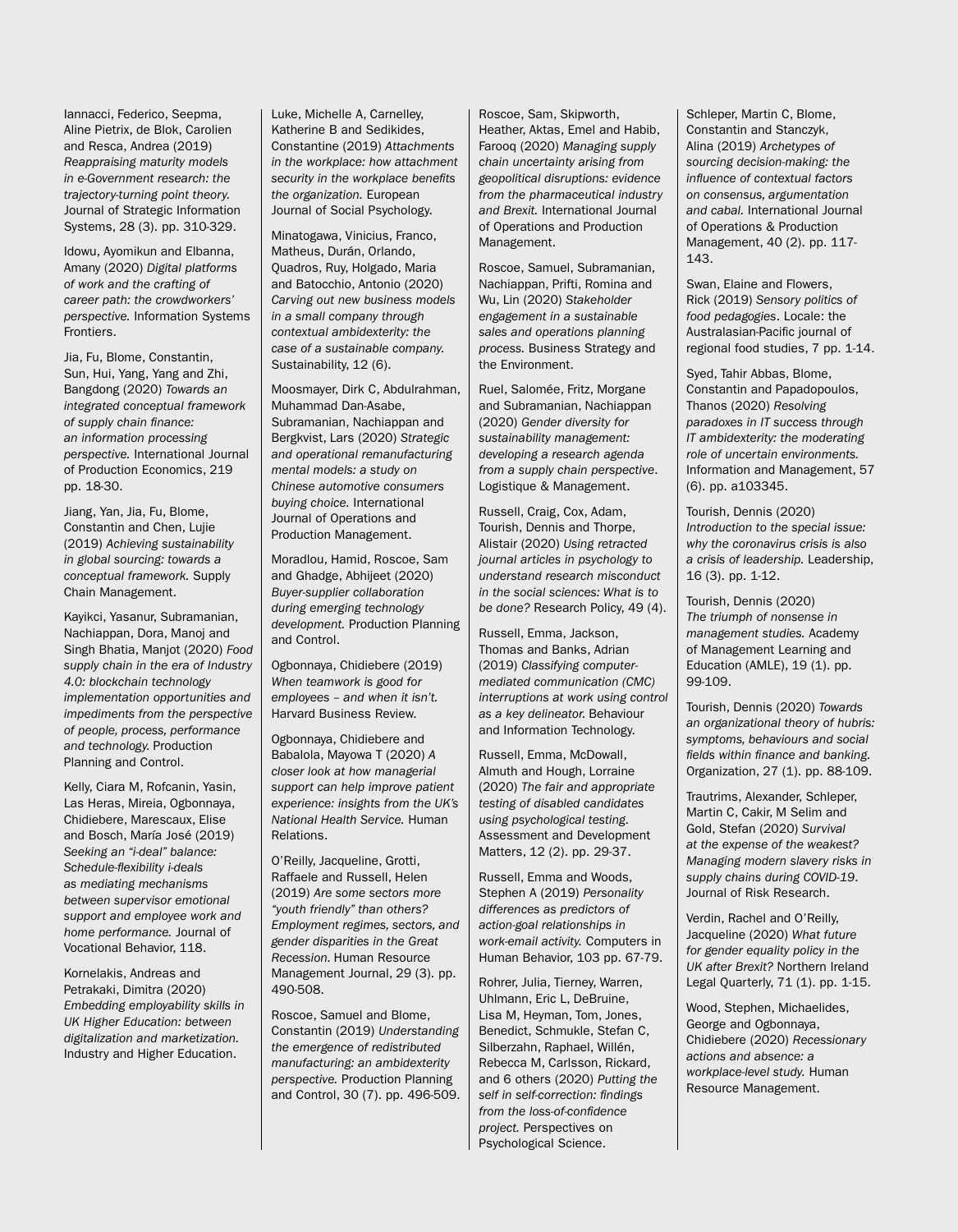Yang, Ying, Brosch, Gina, Yang, Biao and Cadden, Trevor (2020) *Dissemination and communication of lessons learned for a project-based business with the application of information technology: a case study with Siemens.* Production Planning and Control, 31 (4). pp. 273-286.

Zuccotti, Carolina B and O'Reilly, Jacqueline (2019) *Ethnicity, gender and household effects on becoming NEET: an intersectional analysis.* Work, Employment and Society, 33 (3). pp. 351-373.

Zuccotti, Carolina and O'Reilly, Jacqueline (2019) *The impact of youth labour market experiences on later employment opportunities: what roles do ethnicity and gender play?* Human Relations, 72 (4). pp. 646-674.

#### **Other**

Gillespie of Blackhall, Robert (2019) *[Rapid response] Re: burnout in healthcare: the case for organisational change.* British Medical Journal.

Gillespie of Blackhall, Robert (2019) *[Comment] Are healthcare Key Performance Indicators harmful?* Journal of the American Medical Association.

Nekovee, Maziar, Chen, Henglien Lisa, Tabet, Naji and Petrakaki, Dimitra (2020) *Co-creating connected and intelligent care homes for people with dementia.*  Policy@Sussex, University of Sussex.

Ogbonnaya, Chidiebere (2019) *Managerial support is key to success.* Safety Management.

#### Doctoral theses

Kumari, Sushma (2020) *Imprinting effects, managerial knowledge and the internationalisation of small and medium size enterprises from emerging economies.*

Roowala, Alia (2019) *High skilled migrant entrepreneurship in the technology sector: business accelerators and the opportunity structure.*

Venkatesan, Aparna (2020) *Career trajectories of women in the Indian ICT sector from junior to middle management stages: an intersectional approach.*

#### Book sections

Delabre, Izabela, Nolan, Callum, Jespersen, Kristjan, Gallemore, Caleb and Alexander, Anthony (2020) *Sustainable production of forest-risk commodities: governance and disarticulations.* Editor(s): Bali Swain, Ranjula, Sweet, Susanne, Sustainable consumption and production: challenges and development. Palgrave Macmillan.

Idowu, Ayomikun and Elbanna, Amany (2020) *Institutionalising crowdwork as a mode of employment: the case of crowdworkers in Nigeria.* Editor(s): Mitev, N, Aroles, J, Stephenson, K, Malaurent, J, New ways of working: organizations and organizing in the digital age. Palgrave.

Morlacchi, Piera (2020) *Healthcare and innovation.* Editor(s): Carayannis, Elias G, Encyclopedia of creativity, invention, innovation and entrepreneurship (second edition). Springer International.

#### Books

Grant, Christine and Russell, Emma (2020) *Agile working and well-being in the digital age.*  Palgrave Macmillan, London,

Schröder, Patrick, Anantharaman, Manisha, Anggraeni, Kartika and Foxon, Timothy J (Editors) (2020) *The Circular Economy and the Global South.* Routledge London.

Tidd, Joseph and Bessant, John (2020) *Managing innovation: integrating technological, market and organizational change. 7th edition*, Wiley.



# SPRU

#### Articles

Arora, Saurabh (2019) *Admitting uncertainty, transforming engagement: towards caring practices for sustainability beyond climate change.* Regional Environmental Change, 19 pp. 1571-1584.

Arora, Saurabh, Vijayabaskar, M, Sharma, Divya and Stirling, Andy (2019) *Sustainable development through diversifying pathways in India.* Economic and Political Weekly, 54 (46). pp. 32-37.

Asanov, Igor and Vannuccini, Simone (2020) *Short- and long-run effects of external interventions on trust. Review of Behavioral Economics*, 7 (2). pp. 159-195.

Barbieri, Nicolò, Marzucchi, Alberto and Rizzo, Ugo (2019) *Knowledge sources and impacts on subsequent inventions: do green technologies differ from non-green ones?* Research Policy, 49 (2).

Bergman, Noam and Foxon, Timothy J (2019) *Reframing policy for the energy efficiency challenge: insights from housing retrofits in the United Kingdom.* Energy Research and Social Science, 63.

Bone, Frederique, Hopkins, Michael M, Rafols, Ismael, Molas-Gallart, Jordi, Tang, Puay, Davey, Gail, Carr, Antony M (2020) *DARE to be different? A novel approach for analysing diversity in collaborative research projects.* Research Evaluation, pp. 1-16.

Brisbois, Marie Claire (2020) *Decentralised energy, decentralised accountability? Lessons on how to govern decentralised electricity transitions from multi-level natural resource governance.* Global Transitions, 2, pp. 16-25.

Brock, Andrea, Sovacool, Benjamin K and Hook, Andrew (2020) *Volatile photovoltaics: green industrialization, sacrifice zones, and the political ecology of solar energy in Germany.* Annals of the Association of American Geographers.

Cairns, Rose, Hielscher, Sabine and Light, Ann (2020) *Collaboration, creativity, conflict and chaos: doing interdisciplinary sustainability research.* Sustainability Science.

Camerani, Roberto, Corrocher, Nicoletta and Fontana, Roberto (2020) *It's never too late (to enter)… till it is! Firms' entry and exit in the digital audio player industry.* Technological Forecasting and Social Change, 153.

Cantner, Uwe, Savin, Ivan and Vannuccini, Simone (2019) *Replicator dynamics in value chains: explaining some puzzles of market selection.* Industrial and Corporate Change, 28 (3). pp. 589-611.

Chen, Chien-fei, Zarazua de Rubens, Gerardo, Noel, Lance, Kester, Johannes and Sovacool, Benjamin K (2020) *Assessing the socio-demographic, technical, economic and behavioral factors of Nordic electric vehicle adoption and the influence of vehicle-togrid preferences.* Renewable & Sustainable Energy Reviews, 121.

Ciarli, Tommaso, Lorentz, André, Valente, Marco and Savona, Maria (2019) *Structural changes and growth regimes.* Journal of Evolutionary Economics, 29 (1). pp. 119-176.

Confraria, Hugo and Wang, Lili (2020) *Medical research versus disease burden in Africa.* Research Policy, 49 (3).

de Hoop, Evelien and Arora, Saurabh (2020) *How policy marginalizes diversity: politics of knowledge in India's biodiesel promotion.* Science as Culture.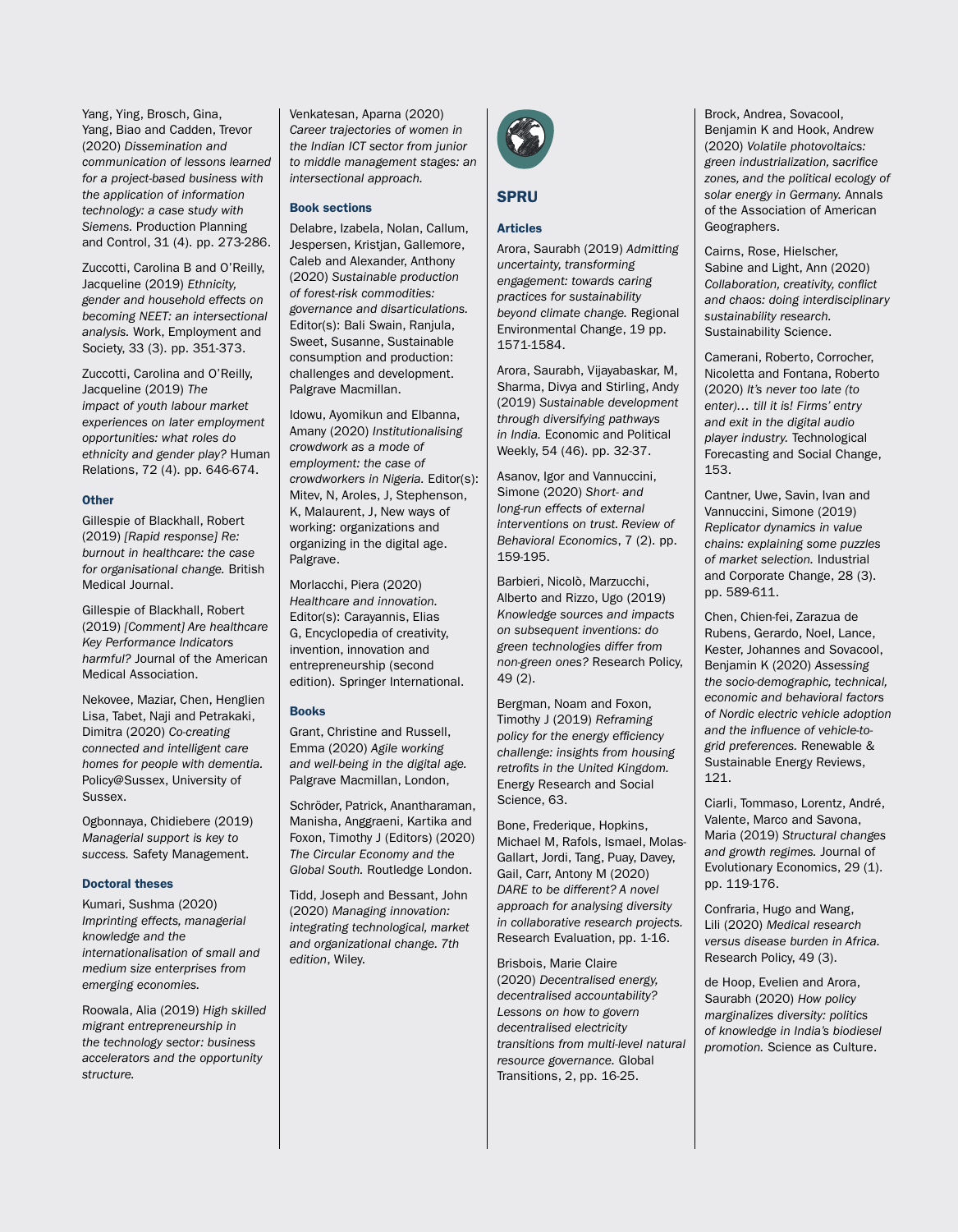Dolley, Jonathan, Marshall, Fiona, Butcher, Bradley, Reffin, Jeremy, Robinson, James Alexander, Eray, Baris and Quadrianto, Novi (2020) *Analysing trade-offs and synergies between SDGs for urban development, food security and poverty alleviation in rapidly changing peri-urban areas: a tool to support inclusive urban planning.* Sustainability Science.

Edmondson, Duncan L, Rogge, Karoline S and Kern, Florian (2020) *Zero carbon homes in the UK? Analysing the co-evolution of policy mix and socio-technical system.* Environmental Innovation and Societal Transitions, 35, pp. 135-161.

Ely, Adrian, Marin, Anabel, Charli-Joseph, Lakshmi, Abrol, Dinesh, Apgar, Marina, Atela, Joanes, Ayre, Becky, Byrne, Robert, Choudhary, Bikramaditya K, Chengo, Victoria, and 16 others (2020) *Structured collaboration across a transformative knowledge network-learning across disciplines, cultures and contexts?* Sustainability, 12 (6).

Foxon, Timothy J, Hammond, Geoffrey P and Pearson, Peter J G (2020) *Socio-technical transitions in UK electricity: part 1 – history, actors and pathways*, Proceedings of the Institution of Civil Engineers – Energy, 173 (3), pp. 109-122.

Foxon, Timothy J, Hammond, Geoffrey P and Pearson, Peter J G (2020) *Socio-technical transitions in UK electricity: part 2 - technologies and sustainability.* Proceedings of the Institution of Civil Engineers – Energy, 173 (3), pp. 123-136.

Furszyfer Del Rio, Dylan D, Sovacool, Benjamin K, Bergman, Noam and Makuch, Karen E (2020) *Critically reviewing smart home technology applications and business models in Europe.*  Energy Policy, 144 pp. a111631.

Ghosh, Bipashyee and Kumar, Sumit (2020) *Can India's new STI policy help India achieve its sustainable development goals?* The Wire Science.

Glover, Dominic, Kim, Sung Kyu and Stone, Glenn Davis (2020) *Golden Rice and technology adoption theory: a study of seed choice dynamics among rice growers in the Philippines.* Technology in Society, 60.

Gomel, Daniela and Rogge, Karoline (2020) *Mere deployment of renewables or industry formation, too? Exploring the role of advocacy communities for the Argentinean energy policy mix.*  Environmental Innovation and Societal Transitions.

Gregory, Julian and Sovacool, Benjamin K (2019) *The financial risks and barriers to electricity infrastructure in Kenya, Tanzania, and Mozambique: a critical review of the academic literature*. Energy Policy, 125 pp. 145-153.

Gregory, Julian and Sovacool, Benjamin K (2019) *Rethinking the governance of energy poverty in sub-Saharan Africa: reviewing three academic perspectives on electricity infrastructure investment.* Renewable and Sustainable Energy Reviews, 111 pp. 344-354.

Griffiths, Steven and Sovacool, Benjamin K (2019) *Rethinking the future low-carbon city: carbon neutrality, green design, and sustainability tensions in the making of Masdar City*, Energy Research & Social Science, 62.

Hardt, Lukas, Barrett, John, Taylor, Peter G and Foxon, Timothy J (2020) *Structural change for a post-growth economy: investigating the relationship between embodied energy intensity and labour productivity.* Sustainability, 12.

Hasan, Rumy (2019) *Examining the influence of Confucianism on the socioeconomic development of the Confucian Culture Area*. African and Asian Studies, 18 (3). pp. 233 -256.

Hasan, Rumy (2019) *Exploring the link between Islamic doctrines and development.* Telos, 188 pp. 55-78.

Hasan, Rumy, Chatwin, Christopher and Sayed, Mustafa (2019) *Examining alternatives to traditional accident causation models in the offshore oil and gas industry.* Journal of Risk Research, 22.

Hess, David J and Sovacool, Benjamin K (2020) *Sociotechnical matters: reviewing and integrating science and technology studies with energy social science.* Energy Research & Social Science, 65.

Hielscher, Sabine and Jaeger-Erben, Melanie (2020) *From quick fixes to repair projects: insights from a citizen science project.* Journal of Cleaner Production.

Hielscher, Sabine and Kivimaa, Paula (2019) *Governance through expectations: examining the longterm policy relevance of smart meters in the United Kingdom.* Futures, 109 pp. 153-169.

Hook, Andrew, Court, Victor, Sovacool, Benjamin K and Sorrell, Steven (2020) *A systematic review of the energy and climate impacts of teleworking.* Environmental Research Letters.

Jakob, Michael, Steckel, Jan Christoph, Jotzo, Frank, Sovacool, Benjamin K, Cornelson, Laura, Chandra, Rohit, Edenhofer, Ottmar, Holden, Chris, Löschel, Andreas, Nance, Ted, and 2 others (2020) *The future of coal in a carbon-constrained climate.*  Nature Climate Change, 10 pp. 704-707.

Jenkins, Kirsten E H, Sovacool, Benjamin K, Blachowiczd, Andrzej and Lauerd, Adrián (2020) Politicising the just transition: linking global climate policy, nationally determined contributions and targeted research agendas. Geoforum.

Johnstone, Phil and McLeish, Caitriona (2020) *World Wars and the age of oil: exploring directionality in deep energy transitions.* Energy Research & Social Science, 69.

Johnstone, Phil, Rogge, Karoline S, Kivimaa, Paula, Fratini, Chiara F, Primmer, Eeva and Stirling, Andy (2019) *Waves of disruption in clean energy transitions: sociotechnical dimensions of system disruption in Germany and the United Kingdom.* Energy Research & Social Science, 59 pp. 1-13.

Johnstone, Philip and Stirling, Andy (2020) *Comparing nuclear trajectories in Germany and the United Kingdom: from regimes to democracies in sociotechnical transitions and discontinuities.* Energy Research and Social Science, 59.

Kafouros, Marios, Love, James H, Ganotakis, Panagiotis and Konara, Palitha (2019) *Experience in R&D collaborations, innovative performance and the moderating effect of different dimensions of absorptive capacity.* Technological Forecasting and Social Change, 150.

Kanda, Wisdom, Kuisma, Mika, Kivimaa, Paula and Hjelm, Olof (2020) *Conceptualising the systemic activities of intermediaries in sustainability transitions.* Environmental Innovation and Societal **Transitions** 

Kanger, Laur, Sovacool, Benjamin K and Noorkõiv, Martin (2020) *Six policy intervention points for sustainability transitions: a conceptual framework and a systematic literature review.*  Research Policy, 49 (7).

Kern, Florian, Rogge, Karoline and Howlett, Michael (2019) *Policy mixes for sustainability transitions: new approaches and insightsthrough bridging innovation and policy studies.*  Research Policy.

Kester, Johannes, Sovacool, Benjamin K, Zarazua de Rubens, Gerardo and Noel, Lance (2020) *Novel or normal? Electric vehicles and the dialectic transition of Nordic automobility.* Energy Research and Social Science, 69.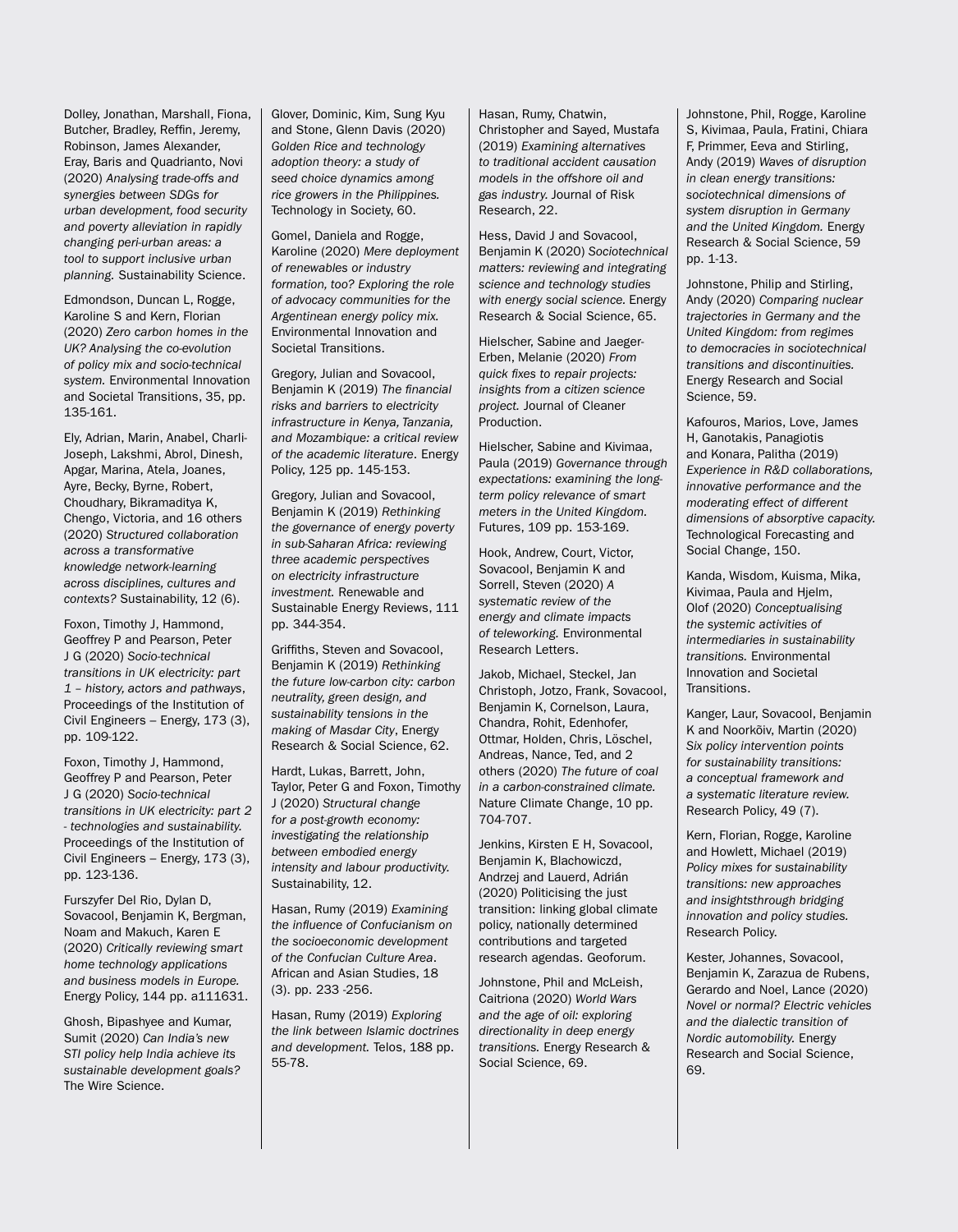Kivimaa, Paula, Primmer, Eeva and Lukkarinen, Jani (2020) *Intermediating policy for transitions towards net-zero energy buildings.* Environmental Innovation and Societal **Transitions** 

Kivimaa, Paula, Boon, Wouter, Hyysalo, Sampsa and Klerkx, Laurens (2019) *Towards a typology of intermediaries in sustainability transitions: a systematic review and a research agenda.* Research Policy, 48 (4). pp. 1062-1075.

Kotilainen, Kirsi, Aalto, Pami, Valta, Jussi, Rautiainen, Antti, Kojo, Matti and Sovacool, Benjamin K (2019) *From path dependence to policy mixes for Nordic electric mobility: lessons for accelerating future transport transitions?* Policy Sciences, 52 (191). pp. 1-28.

Lee, J, Bazalian, M, Sovacool, B, Hund, K, Jowitt, S M, Nguyen, T P, Manberger, A, Kah, M, Greene, S, Galeazzi, C, and 3 others (2020) *Reviewing the material and metal security of low-carbon energy transitions.* Renewable & Sustainable Energy Reviews, 124.

Lee, Jordy, Bazilian, Morgan, Sovacool, B and Greene, S (2020) *Responsible or reckless? A critical review of the environmental and climate assessments of mineral supply chains.* Environmental Research Letters.

Lemus-Aguilar, Isaac, Morales-Alonso, Gustavo, Ramirez-Portilla, Andres and Hidalgo, Antonio (2019) *Sustainable business models through the lens of organizational design: a systematic literature review*. Sustainability, 11 (19).

Liddicoat, Johnathon, Liddell, Kathleen, McCarthy, Arlie H, Hogarth, Stuart, Aboy, Mateo, Nicol, Dianne, Patton, Simon and Hopkins, Michael M (2019) *Continental drift? Do European clinical genetic testing laboratories have a patent problem?* European Journal of Human Genetics, 27 (7). pp. 997-1007.

Lin, Xiao and Sovacool, Benjamin K (2020) *Inter-niche competition on ice? Socio-technical drivers, benefits and barriers of the electric vehicle transition in Iceland.* Environmental Innovation and Societal Transitions, 35.

Lockwood, Matthew, Mitchell, Catherine and Hoggett, Richard (2020) *Incumbent lobbying as a barrier to forward-looking regulation: the case of demandside response in the GB capacity market for electricity.* Energy Policy, 140.

Lockwood, Matthew, Mitchell, Catherine and Hoggett, Richard (2019) *Unpacking 'regime resistance' in low-carbon transitions: the case of the British Capacity Market.* Energy Research & Social Science, 58.

Martiskainen, M, Axon, S, Sovacool, B, Sareen, S, Furszyfer Del Rio, D D and Axon, K (2020) *Contextualizing climate justice activism: knowledge, emotions, motivations, and actions among climate strikers in six cities.* Global Environmental Change.

Martiskainen, Mari and Kivimaa, Paula (2019) *Role of knowledge and policies as drivers for lowenergy housing: case studies from the United Kingdom*. Journal of Cleaner Production, 215 (1). pp. 1402-141.

McLeish, Caitriona and Moon, Joshua (2020) *Sitting on the boundary: the role of reports in investigations into alleged use*. The Nonproliferation Review.

Morales-Alonso, Gustavo, Vila, Guzmán A, Lemus Aguilar, Issac and Hidalgo, Antonio (2019) *Data retrieval from online social media networks for defining business angels' profile.* Journal of Enterprising Communities, 14 (1). pp. 57-75.

Mott, David J, Hampson, Grace, Llewelyn, Martin J, Mestre-Ferrandiz, Jorge and Hopkins, Michael M (2019) *A multinational European study of patient preferences for novel diagnostics to tackle antimicrobial resistance.* Applied Health Economics and Health Policy.

Nicholls, Elizabeth, Ely, Adrian, Birkin, Linda, Basu, Parthiba and Goulson, Dave (2020) *The contribution of small-scale food production in urban areas to the sustainable development goals: a review and case study.*  Sustainability Science.

Noel, Lance, Zarazua de Rubens, Gerardo, Kester, Johannes and Sovacool, Benjamin K (2020) *Understanding the socio-technical nexus of Nordic Electric Vehicle (EV) barriers: a qualitative discussion of range, price, charging and knowledge.* Energy Policy, 138.

O'Donovan, Cian and Smith, Adrian (2019) *Technology and human capabilities in UK makerspaces*. Journal of Human Development and Capabilities.

Overland, Indra and Sovacool, Benjamin K (2019) *The misallocation of climate research funding*. Energy Research & Social Science, 62.

Park, Hyunkyu, Kim, Sojung, Jeong, Yujin and Minshall, Tim (2020) *Customer entrepreneurship on digital platforms: challenges and solutions for platform business models.* Creativity and Innovation Management.

Park, Hyunkyu, Phaal, Rob, Ho, Jae-Yun and O'Sullivan, Eoin (2020) *Twenty years of technology and strategic roadmapping research: a school of thought perspective.* Technological Forecasting and Social Change, 154.

Parrish, Bryony, Heptonstall, Phil, Gross, Rob and Sovacool, Benjamin K (2020) *A systematic review of motivations, enablers and barriers for consumer engagement with residential demand response.* Energy Policy, 138.

Pereira, Laura, Frantzeskaki, Niki, Hebinck, Aniek, Charli-Joseph, Lakshmi, Drimie, Scott, Dyer, Michelle, Eakin, Hallie, Galafassi, Diego, Karpouzoglou, Timos, Marshall, Fiona, and 4 others (2019) *Transformative spaces in the making: key lessons from nine cases in the Global South.* Sustainability Science.

Psarikidou, Katerina (2020) *Em-'powering' niche innovations: learning from cycling inequalities.*  Applied Mobilities.

Psarikidou, Katerina, Kaloudis, H, Fielden, A and Reynolds, C (2019) *Local food hubs in deprived areas: de-stigmatising food poverty?* Local Environment, 24 (6). pp. 525-538.

Ramirez, Matias, Hernando Garcia Esteves, Javier, Yandy Romero Goyeneche, Oscar and Obando Rodriguez, Claudia E (2020) *Fostering place-based coalitions between social movements and science for sustainable urban environments: a case of embedded agency.*  Environment and Planning C: Politics and Space.

Randhawa, Pritpal, Marshall, Fiona, Kushwaha, Pravin Kumar and Desai, Pranav (2020) *Pathways for sustainable urban waste management and reduced environmental health risks in India: winners, losers and alternatives to Waste to Energy in Delhi.* Frontiers in Sustainable Cities, 2 (14). pp. 1-15.

Roehrich, Jens K, Davies, Andrew, Frederiksen, Lars and Sergeeeva, Natalya (2019) *Management innovation in complex products systems: the case of integrated project teams.* Industrial Marketing Management, 79 pp. 84-93.

Rogge, Karoline S, Pfluger, Benjamin and Geels, Frank W (2020) *Transformative policy mixes in socio-technical scenarios: the case of the lowcarbon transition of the German electricity system (2010-2050)*. Technological Forecasting and Social Change, 151.

Saltelli, Andrea, Bammer, Gabriele, Bruno, Isabelle, Charters, Erica, Di Fiore, Monica, Didier, Emmanuel, Nelson Espeland, Wendy, Kay, John, Lo Piano, Samuele, Mayo, Deborah, and 11 others (2020) *Five ways to ensure that models serve society: a manifesto.* Nature, 582. pp. 482-484.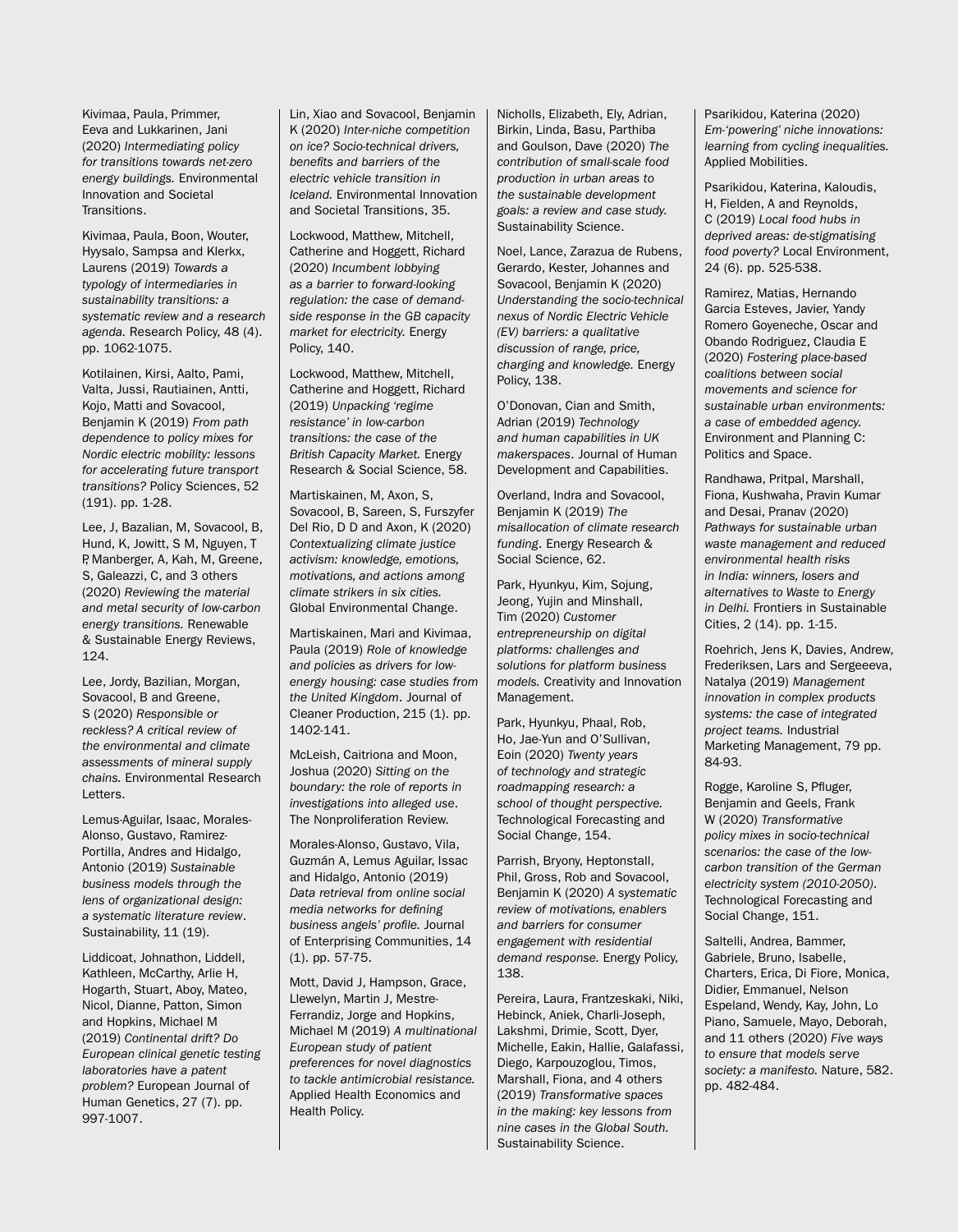Shao, Jing, Huang, Shuo, Lemus-Aguilar, Isaac and Ünal, Enes (2019) *Circular business models generation for automobile remanufacturing industry in China: barriers and opportunities.*  Journal of Manufacturing Technology Management, 31 (3). pp. 542-571.

Sharma, Divya, Vijayabaskar, M, Menon, Ajit and Arora, Saurabh (2020) *Relational approaches to poverty in rural India: social, ecological and technical dynamics*. Contemporary South Asia.

Smith, Adrian and Prieto Martin, Pedro (2020) *Going beyond the smart city? Implementing technopolitical platforms for urban democracy in Madrid and Barcelona.* Journal of Urban Technology.

Sovacool, Benjamin K (2020) *Is sunshine the best disinfectant? Evaluating the global effectiveness of the Extractive Industries Transparency Initiative (EITI).* Extractive Industries and Society.

Sovacool, Benjamin K (2019) *The precarious political economy of cobalt: balancing prosperity, poverty, and brutality in artisanal and industrial mining in the Democratic Republic of the Congo.* The Extractive Industries and Society.

Sovacool, Benjamin K (2019) *Toxic transitions in the lifecycle externalities of a digital society: the complex afterlives of electronic waste in Ghana.*  Resources Policy.

Sovacool, Benjamin K, Ali, Saleem H, Bazilian, Morgan, Radley, Ben, Nemery, Benoit, Okatz, Julia and Mulvaney, Dustin (2020) *Sustainable minerals and metals for a low carbon future.* Science, 367 (6473). pp. 30-33.

Sovacool, Benjamin K, Baker, Lucy, Martiskainen, Mari and Hook, Andrew (2019) *Processes of elite power and low-carbon pathways: experimentation, financialisation, and dispossession.* Global Environmental Change, 59.

Sovacool, Benjamin K, Bergman, Noam, Hopkins, Debbie, Jenkins, Kirsten E H, Hielscher, Sabine, Goldthau, Andres and Brossman, Brent (2020) *Imagining sustainable energy and mobility transitions: valence, temporality, and radicalism in 38 visions of a low-carbon future.* Social Studies of Science.

Sovacool, Benjamin and Brisbois, Marie (2019) *Elite power in lowcarbon transitions: a critical and interdisciplinary review.* Energy Research and Social Science, 57.

Sovacool, Benjamin K and Furszyfer Del Rio, Dylan B (2019) *Smart home technologies in Europe: a critical review of concepts, benefits, risks and policies.* Renewable & Sustainable Energy Reviews.

Sovacool, Benjamin K and Griffiths, Steve (2020) *Culture and low-carbon energy transitions.* Nature Sustainability.

Sovacool, Benjamin K and Griffiths, Steve (2019) *The cultural barriers to a low-carbon future: a review of six mobility and energy transitions across 28 countries.* Renewable & Sustainable Energy Reviews.

Sovacool, Benjamin and Haieri Yazdi, Asieh (2019) *Technological frames and the politics of automated electric light rail rapid transit in Poland and the United Kingdom.* Technology in Society, 59.

Sovacool, Benjamin K, Hess, David J, Amir, Sulfikar, Geels, Frank W, Hirsh, Richard, Medina, Leandro Rodriguez, Miller, Clark, Alvial Palavicino, Carla, Phadke, Roopali, Ryghaug, Marianne, and 7 others (2020) *Sociotechnical agendas: reviewing future directions for energy and climate research.* Energy Research and Social Science, 70.

Sovacool, Benjamin, Hook, Andrew, Martiskainen, Mari and Baker, Lucy (2019) *The whole systems energy injustice of four European low-carbon transitions.* Global Environmental Change, 58.

Sovacool, Benjamin K, Kester, Johannes, Noel, Lance and Zarazua de Rubens, Gerardo (2020) *Actors, business models, and innovation activity systems for vehicle-to-grid (V2G) technology: a comprehensive review.* Renewable and Sustainable Energy Reviews, 131.

Sovacool, Benjamin K and Martiskainen, Mari (2020) *Hot transformations: governing rapid and deep household heating transitions in China, Denmark, Finland and the United Kingdom*. Energy Policy, 139.

Sovacool, Benjamin K, Hook, Andrew, Martiskainen, Mari, Brock, Andrea and Turnheim, Bruno (2019) *The decarbonisation divide: contextualizing landscapes of lowcarbon exploitation and toxicity in Africa.* Global Environmental Change, 60.

Sovacool, Benjamin K, Martiskainen, Mari, Hook, Andrew and Baker, Lucy (2019) *Beyond cost and carbon: the multidimensional co-benefits of low carbon transitions in Europe.* Ecological Economics, 169.

Sovacool, Benjamin K, Martiskainen, Mari, Hook, Andrew and Baker, Lucy (2019) *Decarbonisation and its discontents: a critical energy justice perspective on four low-carbon transitions.* Climatic Change, 155 (4), pp. 581-619.

Sovacool, Benjamin K, Martiskainen, Mari, Osborn, Jody, Anaam, Amal and Lipson, Matthew (2020) *From thermal comfort to conflict: the contested control and usage of domestic smart heating in the United Kingdom.* Energy Research & Social Science , 69.

Sovacool, Benjamin, Osborn, Jody, Martiskainen, Mari, Anaam, Amail and Lipson, Matthew (2020) *Humanizing heat as a service: cost, creature comforts and the "energy phenomenology" of smart heating controls in the United Kingdom.* Energy & Climate Change.

Sovacool, Benjamin K, Turnheim, Bruno, Hook, Andrew, Brock, Andrea and Martiskainen, Mari (2020) *Dispossessed by decarbonisation: reducing vulnerability, injustice, and inequality in the lived experience of low-carbon pathways*. World Development.

Sovacool, Benjamin K, Turnheim, Bruno, Martiskainen, Mari, Brown, Donal and Kivimaa, Paula (2020) *Guides or gatekeepers? Incumbent-oriented transition intermediaries in a low-carbon era.* Energy Research & Social Science, 66.

Sovacool, Benjamin K, Xu, Xiaojng, Zarazua de Rubens, Gerardo and Chen, Chienfei (2020) *Social media and disasters: human security, environmental racism, and crisis communication in Hurricane Irma response*. Environmental Sociology.

Tee, Richard, Davies, Andrew and Whyte, Jennifer (2019) *Modular designs and integrating practices: managing collaboration through coordination and cooperation.* Research Policy, 48 (1), pp. 51-61.

Tidd, Joseph, Huizingh, Eelko and Conn, Steffen (2020) *[Editorial] 22nd special issue for the ISPIM: innovating in times of crisis.* International Journal of Innovation Management (IJIM), 24 (8).

Ting, Marie Blanche and Byrne, Rob (2020) *Eskom and the rise of renewables: regimeresistance, crisis and the strategy of incumbency in South Africa's electricity system.* Energy Research & Social Science, 60 pp. a101333.

Turnheim, Bruno and Sovacool, Benjamin K (2019) *Forever stuck in old ways? Pluralising incumbencies in sustainability transitions.* Environmental Innovation and Societal Transitions.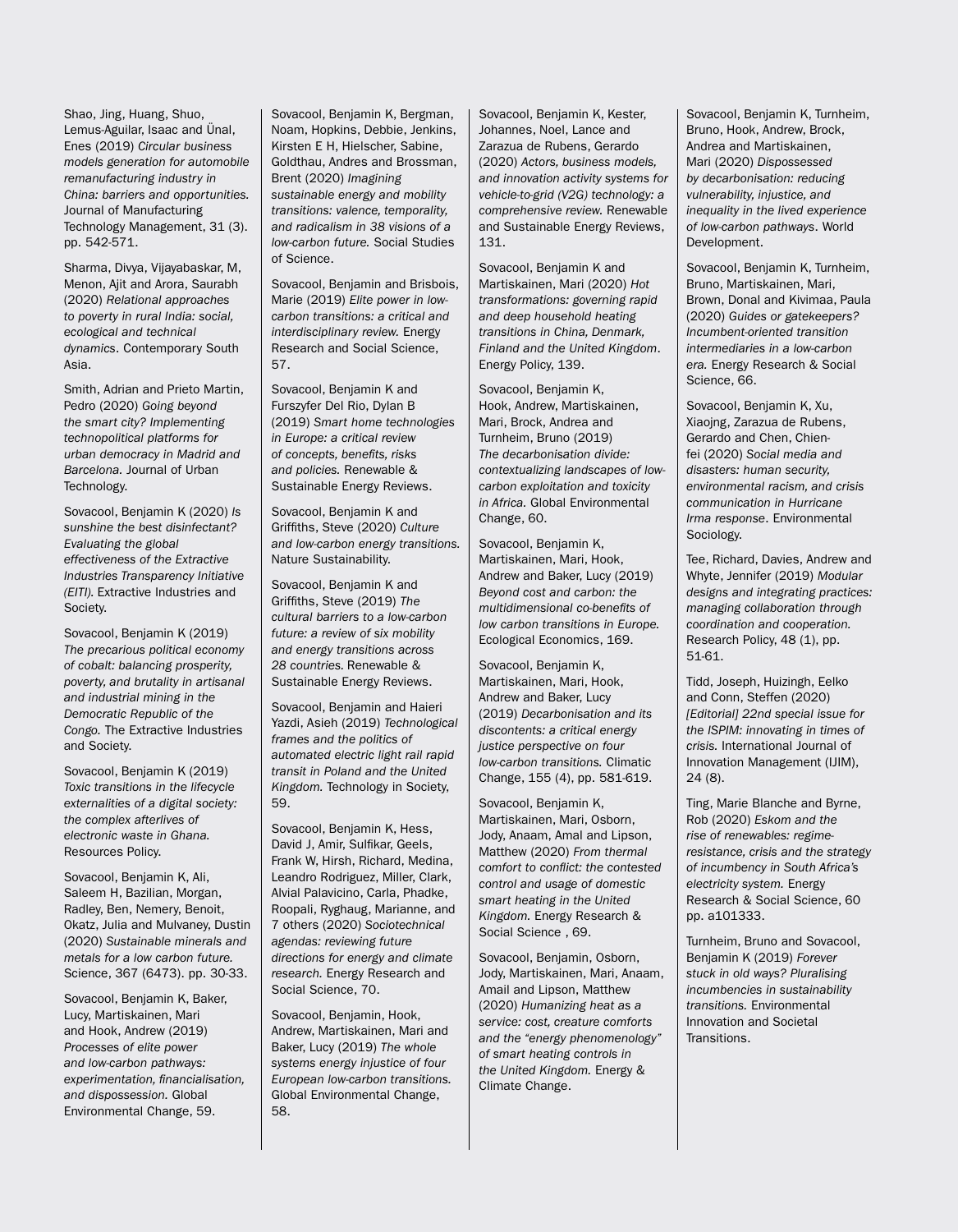Williams, Laurence and Sovacool, Benjamin K (2020) *Energy democracy, dissent and discourse in the party politics of shale gas in the United Kingdom.*  Environmental Politics.

Wittmayer, Julia M, de Geus, Tessa, Pel, Bonno, Avelino, Flor, Hielscher, Sabine, Hoppe, Thomas, Mühlemeier, Susan, Stasik, Agata, Oxenaar, Sem, Rogge, Karoline S, and 10 others (2020) *Beyond instrumentalism: broadening the understanding of social innovation in sociotechnical energy systems.* Energy Research and Social Science, 70.

Yaqub, Ohid (2020) *JIFs, giraffes, and a diffusion of culpability: A response to Osterloh and Frey's discussion paper on 'Borrowed plumes'*. Research Policy, 49 (1). pp. a103868.

Zarazua de Rubens, Gerardo, Noel, Lance, Kester, Johannes and Sovacool, Benjamin K (2019) *The market case for electric mobility: investigating electric vehicle business models for mass adoption.* Energy.

#### Book sections

Alvarez-Tinoco, Rocio, Stua, Michele and MacKerron, George (2019) *United Kingdom: pathways towards a low-carbon electricity system - nuclear expansion versus nuclear phase out.* Editor(s): Hanger-Kopp, Susanne, Lieu, Jenny, Nikas, Alexandros, Narratives of lowcarbon transitions. Routledge, pp. 67-87.

Chataway, Joanna and Daniels, Chux (2020) *The republic of science meets the republics of somewhere: embedding scientific excellence in sub-Saharan Africa.*  Editor(s): Kraemer-Mbula, Erika, Tijssen, Robert, Wallace, Matthew L, McLean, Robert, Transforming research excellence: new ideas from the global south. African Minds Publishers, Cape Town, South Africa, pp. 39-58.

Ciarli, Tommaso, Di Ubaldo, Mattia and Savona, Maria (2020) *Innovation and self-employment*  Editor(s): Zimmermann, Klaus F Handbook of Labor, Human Resources and Population Economics. Springer, Cham, pp. 1-20.

Daniels, Chux, Schot, Johanes, Chataway, Joanna, Ramirez, Matias, Steinmueller, Ed and Kanger, Laur (2020) *Transformative innovation policy: insights from Colombia, Finland, Norway, South Africa, and Sweden.* Editor(s): Cele, Mlungisi B G, Luescher, Thierry M, Fadiji, Angela Wilson, In innovation policy at the intersection: global debates and local experiences. HSRC Press, Africa.

Ghosh, Bipashyee and Sharmeen, Fariya (2020) *Understanding cycling regime transition and inequality in the Global South: case study of an Indian megacity.* Editor(s): Zuev, Dennis, Psarikidou, Katerina, Popan, Cosmin, Cycling societies: innovations, inequalities and governance. Routledge.

Lockwood, Matthew, Mitchell, Catherine and Hoggett, Richard (2019) *Energy governance in the United Kingdom.* Editor(s): Knodt, Michèle, Kemmerzell, Jörg, Handbook of Energy Governance in Europe. Springer, pp. 1-31.

Martin, Ben R (2020) *Ethics and integrity in academic publishing.*  Editor(s): Wright, Mike, Ketchen Jr, David J, Clark, Timothy, How to get published in the best management journals, 2nd edtion, Edward Elgar, Cheltenham.

McLeish, Caitriona, Lentzos, Filippa (2020) *Chemical and biological security threats.* SIPRI Yearbook, Oxford University Press, Stockholm, 2020.

Psarikidou, Katerina (2020) *Mobilities for wellbeing: hedonism or eudaimonism?* Editor(s): Boyko, Christopher, Cooper, Rachel, Dunn, Nick, Designing Future Cities for Wellbeing. Routledge, London pp. 28-41.

Rafols, Ismael, Ciarli, Tommaso and Chavarro, Diego (2019) *Under-reporting research relevant to local needs in the south. Database biases in rice research.* Editor(s): Arvanitis, Rigas, O'Brien, David, The Transformation of Research in the South. Policies and outcomes. Editions des archives contemporaines, France pp. 105-110.

Revill, James (2019) *The biological weapons regime.* Regulating global security insights from conventional and unconventional regimes. Palgrave Macmillan, pp. 93-113.

Siepel, Josh and Dejardin, Marcus (2020) *How do we measure firm performance? A review of issues facing entrepreneurship researchers.*  Editor(s): Saridakis, George, Cowling, Marc, Handbook of quantitative research methods in entrepreneurship. Edward Elgar Publishing, Cheltenham, Glos, UK pp. 4-20.

Stirling, Andy (2019) *Sustainability and the politics of transformations: from control to care in moving beyond modernity.*  Editor(s): Meadowcroft, James, Banister, David, Holden, Erling, others, What next for sustainable development? Our common future at thirty. Edward Elgar, Cheltenham, UK, Northampton, pp. 219-238.

#### Thesis

Cantone, Bernardo (2020) *The eternal quest for novelty: a different view on the economic value and risks associated with the search for novelty.*

Carreras, Marco (2019) *Essays on innovation and the development bank in Brazil.*

Gregory, Julian (2020) *Exploring the governance of private finance for the electricity sector in sub-Saharan Africa.*

Laplane, Andrea (2020) *The risk–reward nexus: a qualitative analysis of public–private partnerships for investments in innovation in Brazil.*

Lee, Sungjoo (2019) *International R&D collaboration among entrepreneurial firms: strategic and policy perspectives.*

Moon, Joshua (2019) *Knowledge accumulation from disease outbreak response.*

Naidoo, Chantal (2020) *Transcending the interregnum: exploring how financial systems relate to sustainability transition processes.*

Seok, Kwanghoon (2020) *Contrasting catching-up histories of the Korean and the Japanese heavy electrical industries in the 1970s-2000s.*

Siantonas, George (2019) *Virtual working: implications for learning and knowledge creation in communities of practice.*

Smith, Andrea (2019) *What factors - external and internal - influence a firm's choice of voluntary greenhouse gas mitigation activities?* 

Thomas, James (2020) *Understanding patterns of innovation within the UK milk production sector.*

Ting, Marie (2020) *Sociotechnical transitions in South Africa's electricity system.*

#### Project Reports and Working Papers

Ciarli, Tommaso, Coad, Alex and Moneta, Alessio (2019) *Exporting and productivity as part of the growth process: causal evidence from a data-driven structural VAR.*  LEM Papers Series, Pisa, Italy.

Dent, Chris, Anyszewski, Adam, Reynolds, Tom, Masterton, Gordon, Du, Hailiang, Tehrani, Evelyn, Hetherington, James, Lovell, Kat, Wynn, Henry and MacKerron, Gordon (2019) *[Final Report] Centre for Digital Built Britain (CDBB) research network on planning complex infrastructure under uncertainty.*  Centre for Digital Built Britain, Cambridge.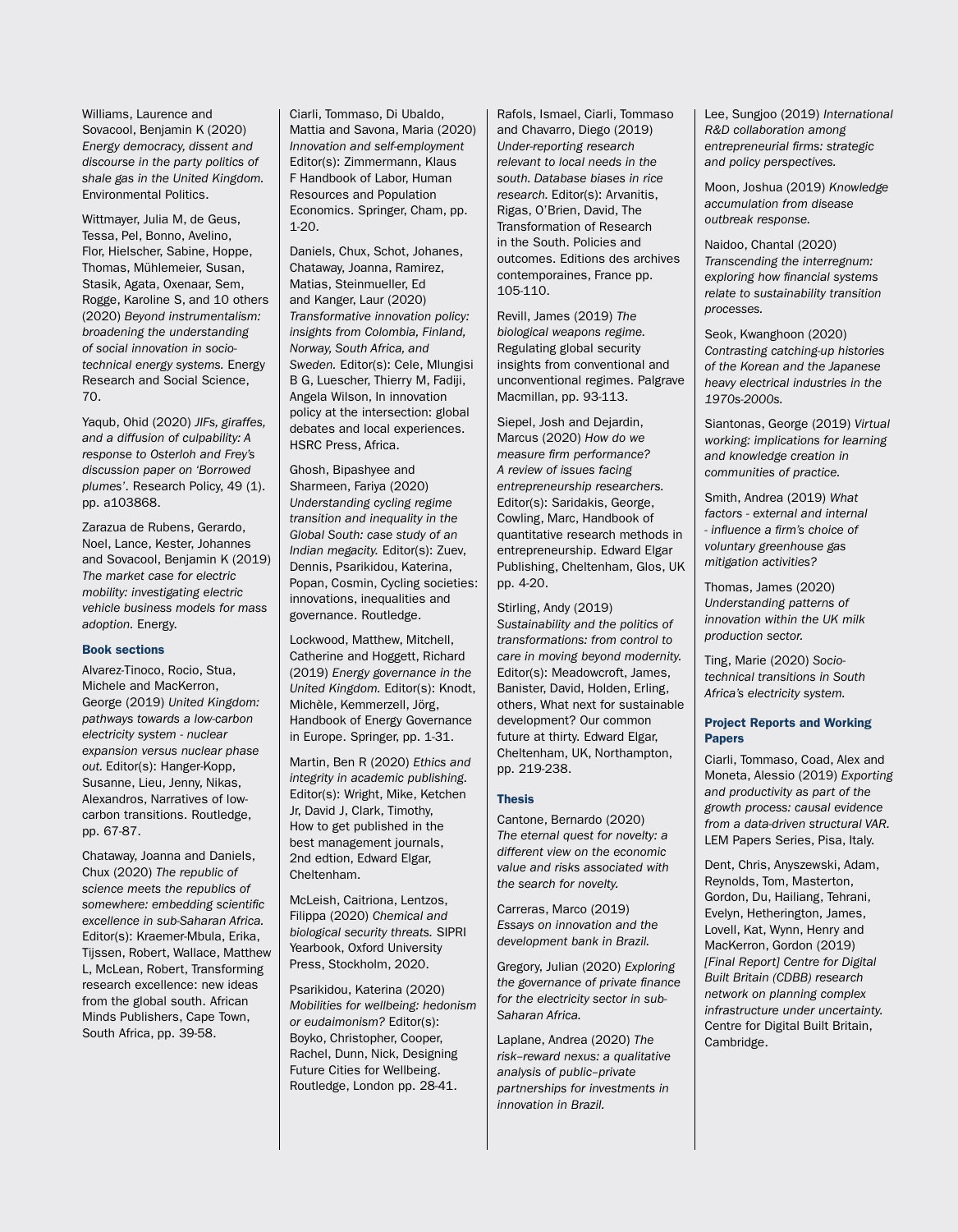Ghosh, Bipashyee, Kivimaa, Paula, Ramirez, Matias, Schot, Johanes and Torrens, Jonas (2020) *Transformative outcomes: assessing and reorienting experimentation with transformative innovation policy.* Transformative Innovation Policy Working paper series.

Ghosh, Bipashyee and Torrens, Jonas (2020) *Towards a Transformative Innovation Policy (TIP) research agenda.*  Transformative Innovation Policy Consortium.

Johnstone, Phil and McLeish, Caitriona (2020) *The role of war in deep transitions: exploring mechanisms, imprints and rules in sociotechnical systems.* University of Sussex.

Lydgate, Emily, Anthony, Chloe and Millstone, Erik (2019) *Brexit food safety legislation and potential implications for UK trade: the devil in the details.*  UK Trade Policy Observatory, Brighton, UK.

Ockwell, David, Byrne, Robert, Chengo, Victoria, Onsongo, Elsie, Fodio Todd, Jacob and Atela, Joanes (2019) *Transforming access to clean technology: learning from Lighting Africa.* STEPS Centre, Brighton.

Revill, James (2020). *A study on enhancing the consultation provisions of Article V of the Biological Weapons Convention.* European Union.

Revill, James and Pontes, Giovanna F M (2020) *Chemical and biological weapons.* The Handbook of Homeland Security. CRC Press Taylor and Francis.

Smith, Adrian, Fressoli, Mariano, Galdos Frisancho, Melina and Moreira, Arthur (2020) *Postautomation: report from an international workshop*. Science Policy Research Unit, Brighton.

Ting, Marie Blanche (2019) *Multiple regime interactions, conversion, and South Africa's liquefied natural gas.* SPRU Working Paper Series.

#### **Other**

Arora, Saurabh and Sharma, Divya (2020) *The COVID-19 pandemic shows how power produces poverty.* STEPS Centre, Brighton.

Lacey-Barnacle, Max (2020) *A United Kingdom? The case for a net zero Just Transition Commission.* Business Green.

Martiskainen, Mari (2020) *COVID-19 restrictions are a way of life for many vulnerable people (weblog article, 11 June 2020).*  Centre for Research into Energy Demand Solutions (CREDS).

Schot, Johan, Ghosh, Bipashyee and Bloomfield, Geraldine (2020) *Conversations on COVID-19: consequences for the second deep transition and the sustainability revolution.* Deep Transitions.

Simcock, Neil, Jenkins, Kirsten, Mattioli, Giulio, Lacey-Barnacle, Max, Bouzarovski, Stefan and Martiskainen, Mari (2020) *Vulnerability to fuel and transport poverty.* Centre for Research into Energy Demand Solutions: Oxford, CREDS.

Smith, Adrian (2020) *The new innovation missionaries? Global elites at Davos can't just expect innovation to save our planet.* Sustainability Times.



# STRATEGY & MARKETING

#### Articles

Adeleye, Ifedapo, Luiz, John, Muthuri, Judy and Amaeshi, Kenneth (2019) *Business ethics in Africa: the role of institutional context, social relevance, and development challenges.* Journal of Business Ethics.

Bagheri, Mahshid, Mitchelmore, Siwan, Bamiatzi, Vassiliki and Nikolopoulos, Konstantinos (2019) *Internationalization orientation in SMEs: the mediating role of technological innovation.* Journal of International Management, 25 (1). pp. 121-139.

Bertele, Kerrie, Feiereisen, Stephanie, Storey, Chris and van Laer, Tom (2019) *It's not what you say, it's the way you say it! Effective message styles for promoting innovative new services.* Journal of Business Research, 107, pp. 38-49.

Boukis, Achilleas and Christodoulides, George (2020) *Investigating key antecedents and outcomes of employeebased brand equity.* European Management Review, 17 (1). pp. 41-55.

Boukis, Achilleas and Kabadayi, Sertan (2020) *A classification of resources for employee-based value creation and a future research agenda.* European Management Journal.

Boukis, Achilleas, Koritos, Christos, Daunt, Kate L and Papastathopoulos, Avraam (2019) *Effects of customer incivility on frontline employees and the moderating role of supervisor leadership style.* Tourism Management.

Brieger, Steven A, Bäro, Anne, Criaco, Giuseppe and Terjesen, Siri A (2020) *Entrepreneurs' age, institutions, and social value creation goals: a multicountry study.* Small Business Economics.

Brieger, Steven A, De Clercq, Dirk, Hessels, Jolanda and Pfeifer, Christian (2019) *Greater fit and a greater gap: how environmental support for entrepreneurship increases the life satisfaction gap between entrepreneurs and employees.* International Journal of Entrepreneurial Behavior & Research.

Brieger, Steven A, De Clercq, Dirk and Meynhardt, Timo (2020) *Doing good, feeling good? Entrepreneurs' social value creation beliefs and work-related well-being.* Journal of Business Ethics.

Brieger, Steven A and Gielnik, Michael M (2020) *Understanding the gender gap in immigrant entrepreneurship: a multicountry study of immigrants' embeddedness in economic, social, and institutional contexts.* Small Business Economics.

Brieger, Steven A, Francoeur, Claude, Welzel, Christian and Ben-Amar, Walid (2019) *Empowering women: the role of emancipative forces in board gender diversity.* Journal of Business Ethics, 155 (2). pp. 495-511.

Brites Pereira, Luis and Luiz, John Manuel (2019) *Institutional drivers, historical determinism, and economic development in Mozambique.* International Journal of Emerging Markets.

Buckley, Peter J, Strange, Roger, Timmer, Marcel P and de Vries, Gaaitzen J (2020) *Catching-up in the global factory: analysis and policy implications.* Journal of International Business Policy.

Cankurtaran, Pinar and Beverland, Michael B (2020) *Using design thinking to respond to crises: B2B lessons from the 2020 COVID-19 pandemic.* Industrial Marketing Management, 88 pp. 255-260.

Cavusgil, S Tamer, Deligonul, Seyda, Ghauri, Pervez N, Bamiatzi, Vassiliki, Park, Byung II and Mellahi, Kamel (2020) *Risk in international business and its mitigation.* Journal of World Business, 55 (2).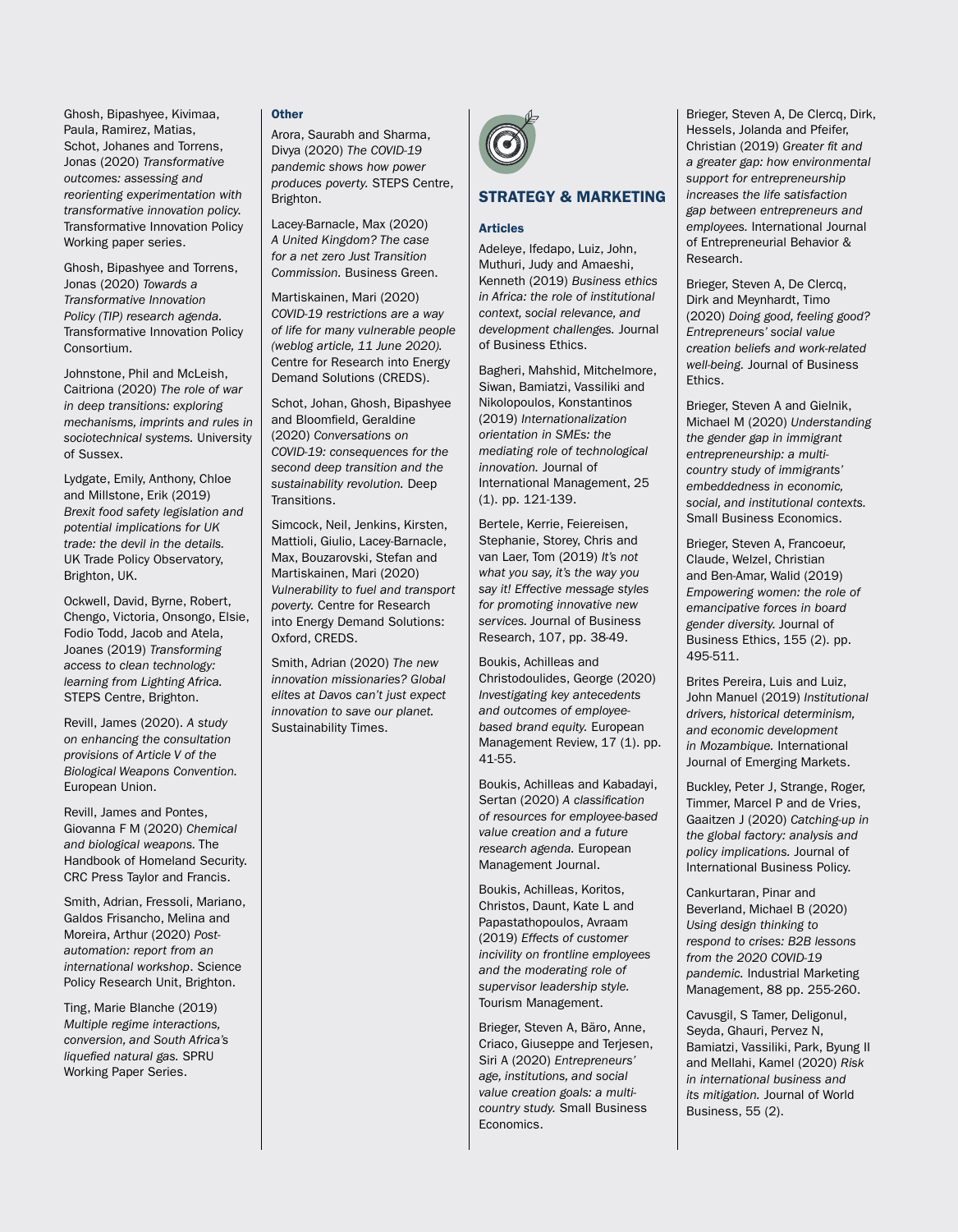Chen, Daqiang, Ignatius, Joshua, Sun, Danzhi, Zhan, Shalei, Zhou, Chenyu, Marra, Marianna and Demirbag, Mehmet (2019) *Reverse logistics pricing strategy for a green supply chain: a view of customers' environmental awareness.* International Journal of Production Economics, 217 pp. 197-210.

Chylinski, Mathew, Heller, Jonas, Hilken, Tim, Keeling, Debbie Isobel, Mahr, Dominik and de Ruyter, Ko (2020) *Augmented reality marketing: a technology-enabled approach to situated customer experience.* Australasian Marketing Journal.

Coad, Alex, Frankish, Julian S and Storey, David J (2019) *Too fast to live? Effects of growth on survival across the growth distribution.* Journal of Small Business Management.

De Clercq, Dirk, Brieger, Steven A and Welzel, Christian (2019) *Leveraging the macro-level environment to balance work and life: an analysis of female entrepreneurs' job satisfaction.* Small Business Economics.

de Ruyter, Ko, Heller, Jonas, Hilken, Tim, Chylinski, Mathew, Keeling, Debbie I and Mahr, Dominik (2020) *Seeing with the customer's eye: exploring the challenges and opportunities of AR advertising.* Journal of Advertising.

de Ruyter, Ko, Keeling, Debbie and Yu, Ting (2019) *Service-sales ambidexterity: evidence, practice and opportunities for future research.* Journal of Service Research.

Fotopoulos, Georgios and Storey, David J (2019) *Public policies to enhance regional entrepreneurship: another programme failing to deliver?* Small Business Economics, 53 pp. 189-209.

Galli, Fausto, Lubrano Lavadera, Giuseppe and Marra, Marianna (2020) *Does high-speed rail affect airport efficiency? Evidence from Italy.* Journal of Transport Economics and Policy, 54 (2). pp. 79-101.

Gounaris, Spiros, Chryssochoidis, George and Boukis, Achilleas (2020) *Internal market orientation adoption and new service development (NSD): gearing up the internal performance of NSD teams.* European Journal of Marketing.

Hamann, Ralph, Luiz, John, Ramaboa, Kutlwano, Khan, Farzad, Dhlamini, Xolisa and Nilsson, Warren (2020) *Neither colony nor enclave: calling for dialogical contextualism in management and organization studies.* Organization Theory.

Hammerschlag, Zara, Bick, Geoff and Da Silva Luiz, John (2020) *The internationalization of African fintech firms: marketing strategies for successful intra-Africa expansion.* International Marketing Review.

Heller, Jonas, Chylinski, Mathew, de Ruyter, Ko, Keeling, Debbie I, Hilken, Tim and Mahr, Dominik (2020) *Tangible service automation: decomposing the Technology-Enabled Engagement Process (TEEP) for augmented reality.* Journal of Service Research.

Heller, Jonas, Chylinski, Mathew, de Ruyter, Ko, Mahr, Dominik and Keeling, Debbie I (2019) *Touching the untouchable: exploring multisensory augmented reality in the context of online retailing. Journal of Retailin*g, 95 (4). pp. 219-234.

Hilken, Tim, Keeling, Debbie I, de Ruyter, Ko, Mahr, Dominik and Chylinski, Mathew (2020) *Seeing eye to eye: social augmented reality and shared decision making in the marketplace.* Journal of the Academy of Marketing Science, 48 (2). pp. 143-164.

Jessen, Alexander, Hilken, Tim, Chylinski, Mathew, Mahr, Dominik, Heller, Jonas, Keeling, Debbie Isobel and de Ruyter, Ko (2020) *The playground effect: how augmented reality drives creative customer engagement.* Journal of Business Research, 116 pp. 85-98.

Hörisch, Jacob, Kollat, Jana and Brieger, Steven A (2019) *Environmental orientation among nascent and established entrepreneurs: an empirical analysis of differences and their causes.* International Journal of Entrepreneurial Venturing, 11 (4). pp. 373-393.

Kawai, Norifumi and Mohr, Alexander (2020) *How does perceived underemployment influence expatriate job-related outcomes? A moderated mediation study.* International Journal of Human Resource Management, 31 (7). pp. 908- 934.

Keeling, Debbie Isobel, Cox, David and de Ruyter, Ko (2020) *Deliberate learning as a strategic mechanism in enabling channel partner sales performance.* Industrial Marketing Management, 90 pp. 113-123.

Keeling, Debbie Isobel, Keeling, Kathleen, de Ruyter, Ko and Laing, Angus (2020) *How value co-creation and co-destruction unfolds: a longitudinal perspective on dialogic engagement in health services interactions.* Journal of the Academy of Marketing Science.

Konara, Palitha (2020) *The role of language connectedness in reducing home bias in trade, investment, information, and people flows.* Research in International Business and Finance.

Konara, Palitha and Ganotakis, Panagiotis (2020) *Firmspecific resources and foreign divestments via selloffs: value is in the eye of the beholder.* Journal of Business Research, 110 pp. 423-434.

Konara, Palitha, Stone, Zita and Mohr, Alex (2020) *Explaining alternative termination modes of international joint ventures.*  International Marketing Review.

Konara, Palitha and Wei, Yingqi (2020) *Does language matter to foreign subsidiary performance?* International Marketing Review.

Leonida, Leone, Marra, Marianna, Scicchitano, Sergio, Giangreco, Antonio and Biagetti, Marco (2020) *Estimating the wage premium to supervision for middle managers in different contexts: evidence from Germany and the UK.* Work, Employment & Society.

Levy, Paul, Morecroft, Joe and Rashidirad, Mona (2020) *Developing a transformational digital strategy in an SME: the role of responsible management.*  Emerald Open Research.

Luiz, John, Kachika, Kondwani and Kudzurunga, Tapfumaneyi (2019) *Negotiating new institutional logics: market access amongst smallholder farmers in Zambia and Malawi.* Society and Business Review, 14 (4). pp. 360-377.

Lundmark, Erik, Coad, Alex, Frankish, Julian S and Storey, David J (2020) *The liability of volatility and how it changes over time among new ventures.*  Entrepreneurship Theory and Practice, 44 (5). pp. 933-963.

Luu, Ngoc and Nguyen, Huy (2020) *Entrepreneurial passion and a firm's innovation strategies.* Journal of Small Business Management.

Magnani, Giovanna, Zucchella, Antonella and Strange, Roger (2019) *The dynamics of outsourcing relationships in global value chains: perspectives from MNEs and their suppliers.* Journal of Business Research, 103 pp. 581-595.

Masucci, Monica, Brusoni, Stefano and Cennamo, Carmelo (2019) *Removing bottlenecks in business ecosystems: the strategic role of outbound open innovation.* Research Policy, 49 (1). pp. 1-17.

Masucci, Monica, Parker, Simon C, Brusoni, Stefano and Camerani, Roberto (2020) *How are corporate ventures evaluated and selected?* Technovation.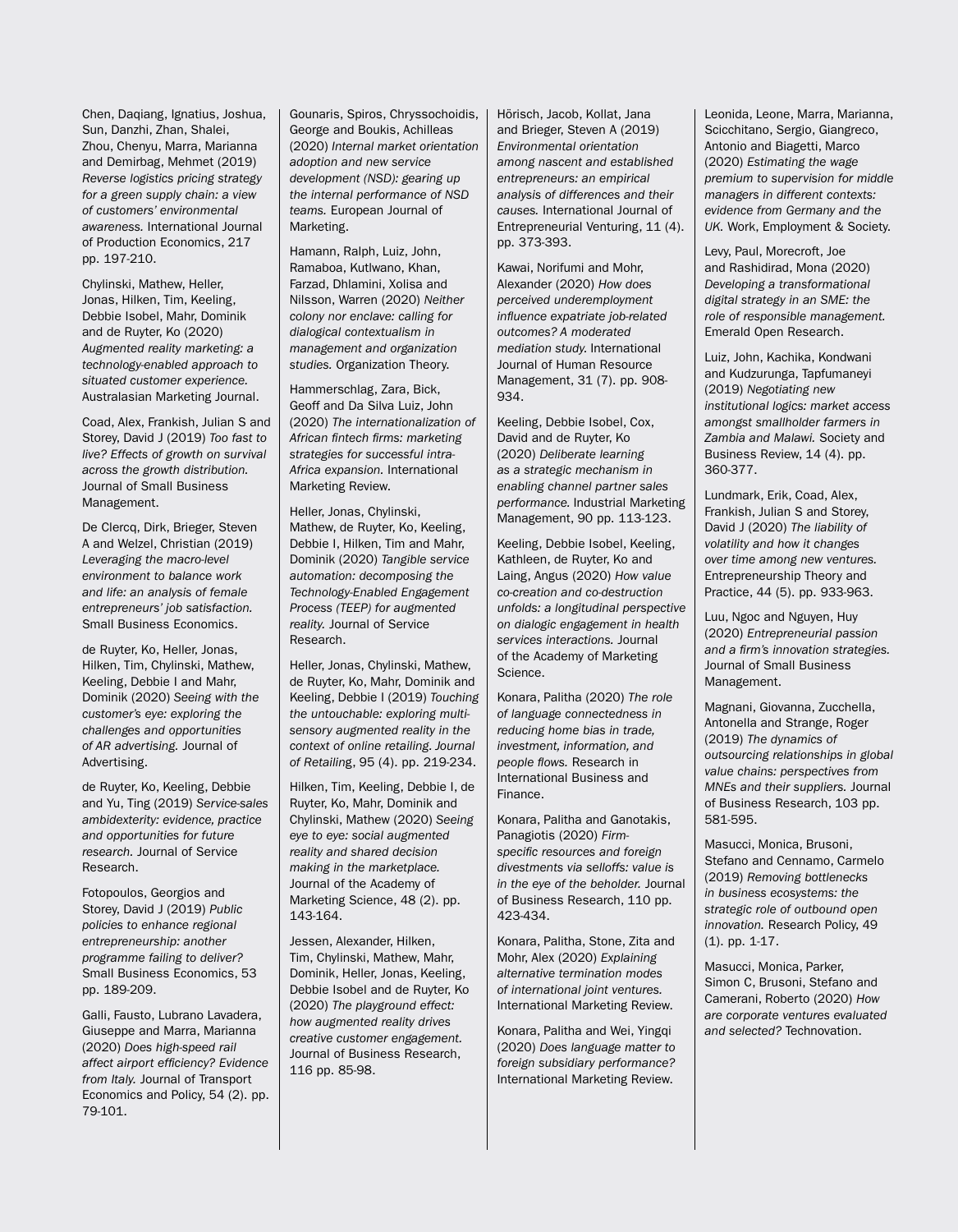Meyer, Jan-Hinrich, de Ruyter, Ko, Grewal, Dhruv, Kleeren, Kathleen, Keeling, Debbie Isobel and Motyka, Scott (2020) *Categorical versus dimensional thinking: improving anti-stigma campaigns by matching health message frames and implicit worldviews.* Journal of the Academy of Marketing Science, 48 (2). pp. 222-245.

Mohr, Alex, Konara, Palitha and Ganotakis, Panagiotis (2020) *Explaining the performance of divested overseas subsidiaries.* International Business Review, 29 (1).

Papageorgiadis, Nikolaos, McDonald, Frank, Wang, Chengang and Konara, Palitha (2020) *The characteristics of intellectual property rights regimes: how formal and informal institutions affect outward FDI location.* International Business Review, 29 (1).

Piehlmaier, Dominik M (2020) *Overconfidence among young decision-makers: assessing the effectiveness of a video intervention and the role of gender, age, feedback, and repetition.* Scientific Reports, 10 (1).

Polyakova, Alexandra, Estes, Zachary and Ordanini, Andrea (2020) *Free upgrades with costly consequences: can preferential treatment inflate customers' entitlement and induce negative behaviors?* European Journal of Marketing, 54 (4). pp. 691-712.

Rashidirad, Mona and Salimian, Hamid (2020) *SMEs' dynamic capabilities and value creation: the mediating role of competitive strategy.* European Business Review.

Ren, Monica, Manning, Stephan and Vavilov, Stanislav (2019) *Does state ownership really matter? The dynamic alignment of China's resource environment and firm internationalization strategies.* Journal of International Management, 25 (3).

Richter, Ulf Henning, Shirodkar, Vikrant and Shete, Namita (2020) *Firm-level indicators of instrumental and political CSR processes – a multiple case study.* European Management Journal.

Ruka, Anna and Rashidirad, Mona (2019) *Exploring the environmental strategy of big energy companies to drive sustainability.* Strategic Change, 28 (6). pp. 435-443.

Salimian, Hamid, Rashidirad, Mona and Soltani, Ebrahim (2020) *Supplier quality management and performance: the effect of supply chain oriented culture.* Production Planning and Control.

Sands, Sean, Beverland, Michael, Campbell, Colin and Pitt, Leyland (2020) *Strategically releasing control: navigating the complexities of enabling category captains.* Industrial Marketing Management, 90 pp. 181-193.

Sardana, Deepak, Bamiatzi, Vassiliki and Zhu, Ying (2019) *Decoding the process of social value creation by Chinese and Indian social entrepreneurs: contributory factors and contextual embeddedness.*  Management and Organization Review, 15 (2). pp. 269-306.

Shahbaznezhad, Hamidreza, Dolan, Rebecca and Rashidirad, Mona (2020) *The role of social media content format and platform in users' engagement behavior.* Journal of Interactive Marketing.

Shahbaznezhad, Hamidreza, Kolini, Farzan and Rashidirad, Mona (2020) *Employees' behavior in phishing attacks: what individual, organizational and technological factors matter?*  Journal of Computer Information Systems.

Shahbaznejad, Hamidreza and Rashidirad, Mona (2020) *Exploring firms' fan page behavior and users' participation: evidence from airline industry on Twitter.* Journal of Strategic Marketing.

Shahbaznezhad, Hamidreza, Rashidirad, Mona and Vaghefi, Isaac (2019) *A systematic review of the antecedents of knowledge transfer: an actant-object view.* European Business Review, 31 (6). pp. 970-995.

Shaheer, Noman, Yi, Jingtao, Li, Sali and Chen, Liang (2019) *State owned enterprises as bribe payers: the role of institutional environment.* Journal of Business Ethics, 159 (1). pp. 221-238.

Strange, Roger (2020) *The 2020 Covid-19 pandemic and global value chains.* Journal of Industrial and Business Economics, 47.

Thapa Karki, Shova, Xheneti, Mirela and Madden, Adrian (2020) *To formalize or not to formalize: women entrepreneurs' sensemaking of business registration in the context of Nepal.* Journal of Business Ethics.

Verbeke, Alain and Fariborzi, Hadi (2019) *Managerial governance adaptation in the multinational enterprise: in honour of Mira Wilkins.* Journal of International Business Studies, 50 (8). pp. 1213-1230.

Warmath, Dee, Piehlmaier, Dominik and Robb, Cliff (2019) *The impact of shared financial decision making on overconfidence for married adults.* Financial Planning Review, 2 (1). pp. 1-14.

Yacoub, Ghassan, Storey, Chris and Haefliger, Stefan (2020) *Appropriability mechanisms for manufacturing and service firms: the contingencies of openness and knowledge intensity.* R&D Management.

# Book sections

Barkemeyer, Ralf, Preuss, Lutz, Figge, Frank (2020) *The headquartering effect in international CSR: evidence from UN Global Compact signatories.*  Editor(s): Jamali, Dima, Karam, Charlotte, Blowfield, Michael, Corporate social responsibility in developing countries: a development-oriented approach. Greenleaf Publishing.

Manning, Stephan (2019) *Building adaptive capacity in project network organizations: Project contexts, network ties and relational practices.* Editor(s): Sydow, Jörg, Berends, Hans, Managing inter-organizational collaborations: process views. Research in the Sociology of Organizations. Emerald, 64 pp. 39-67.

Orchard, Steven, Glover, Dominic, Thapa Karki, Shova, Ayele, Seife, Sen, Debashish, Rathod, Roshan and Rowhani, Pedram (2019) *Exploring synergies and trade-offs among the sustainable development goals: collective action and adaptive capacity in marginal mountainous areas of India.* Sustainability Science, pp. 1-17.

Preuss, Lutz (2020). *Tax havens.* Editor(s): Kolb, Robert W, Encyclopedia of business ethics and society. SAGE Publications, pp. 2055-2057.

Strange, Roger (2020) *Do we need a theory of externalization?* Editor(s): Bozkurt, Odul, Geppert, Mike, Research Agenda in International Business and Management. Edward Elgar, Cheltenham.

Veer, Ekant, Golf Papez, Maja and Zahrai, Kseniia (2019) *Using the socio-ecological model as an holistic approach to behavioural change.* Editor(s): Kennedy, Ann-Marie Macro-social marketing insights. systems thinking for wicked problems. Routledge, Abingdon, New York pp. 54-71.

Xheneti, Mirela (2020) *Placing enterprise policy in context: a policy transfer approach.* Editor(s): Smallbone, David, Welter, Friederike, A research agenda for entrepreneurship policy. Edward Elgar, Cheltenham, Glos, UK pp. 31-46.

#### Doctoral theses

Barron, Nicola (2019) *International opportunity recognition in UK based life science SMEs: a dynamic managerial capabilities perspective.*